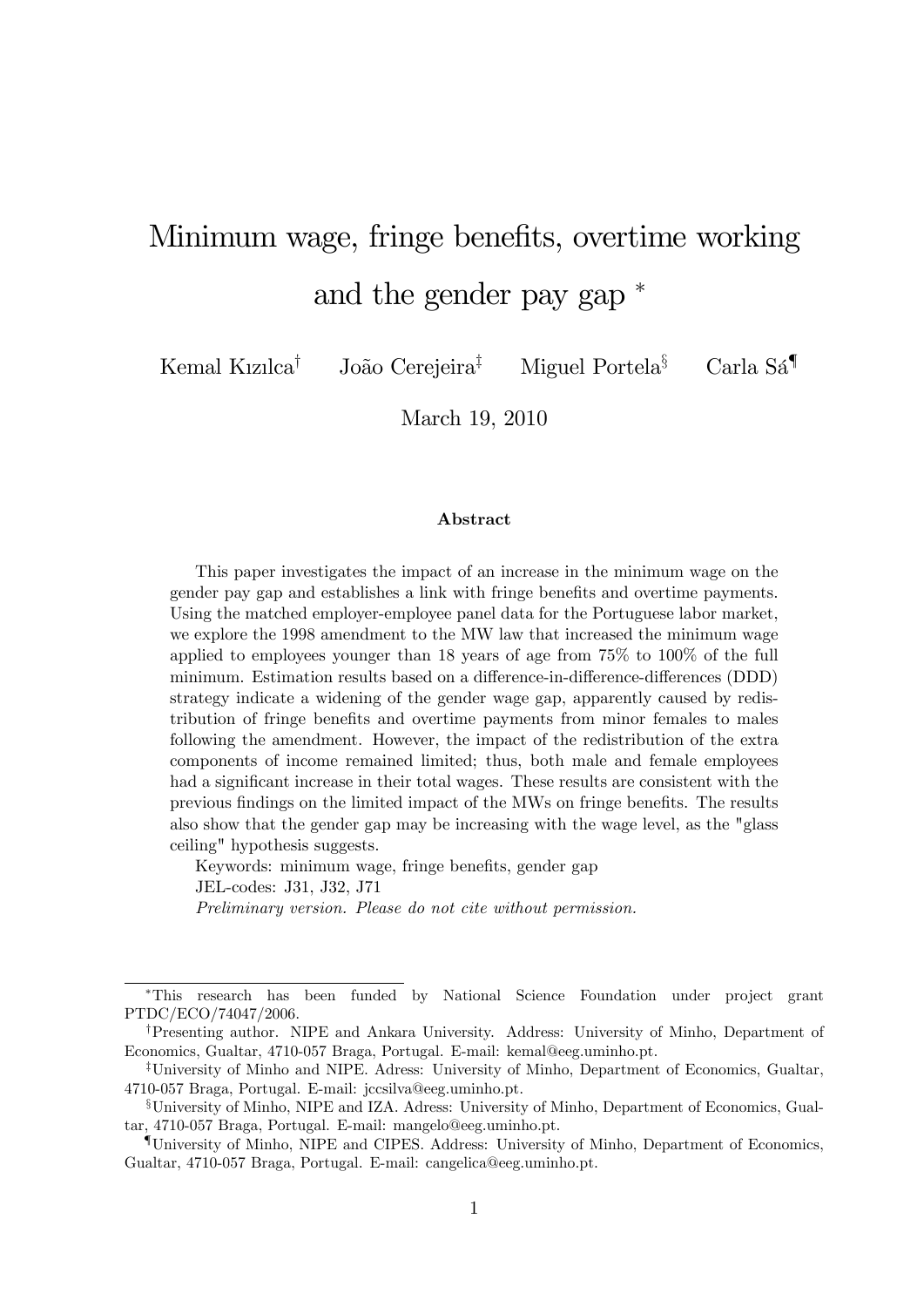#### 1 Introduction

Does a minimum wage close the gender wage gap? Provided that the relative share of females at low wage levels is higher than males, which is still today the case for most of the countries investigated in the literature, the answer is yes. In that case, following a minimum wage (MW) legislation, the share of female workers covered by the MW level is higher than the share of males, which may have a role in narrowing the gender wage  $\gamma$ gap.<sup>1</sup>

The impact on the wage gap may be limited, however, if employers redistribute fringe benefits and overtime payments in order to preserve the previous wage structure following a MW increase. There is a body of literature discussing whether employers reduce pecuniary and non-pecuniary beneÖts (e.g. health insurance, pension plans, meals, transportation, paid vacation, accommodation and on-the-job training) as a response to a rise in the MW.<sup>2</sup> However, to our knowledge, there is no study investigating whether they use the same tool to keep -or create- pay differentials among different groups of employees who work for a MW. Employers' willingness to keep the wage hierarchy among workers with different characteristics or discrimination may result in a redistribution of fringe benefits between male and female employees. On the other hand, employers may not be able or willing to cut/redistribute benefits for many reasons: the resulting decrease in worker productivity may be higher than the reduction in benefits; or it would be impossible to reduce benefits of a particular group of employees, either because of the nature of the working conditions or legal reasons; or simply because the existing amount of the benefits may not be high enough to make adjustments (Holzer *et al.*, 1991 and Simon and Kaestner, 2004).

In this paper, we investigate the impact of the MW on the gender pay gap and establish a link with fringe benefits and overtime payments. We explore the 1998 amendment to the Portuguese law that increased the MW applied to employees younger than 18 years of age from 75% to 100% of the full minimum. Such wage increase provides a natural experiment environment, which allows for disentangling the MW effects from the effects

<sup>&</sup>lt;sup>1</sup>The only exception to this case, to the best of our knowledge, is Hungary, where proportion of males working at MW is higher than females (see Eurofound, 2007).

<sup>2</sup>See Card and Krueger (1995: 168-70) and Simon and Kaestner (2004) for a summary of this discussion.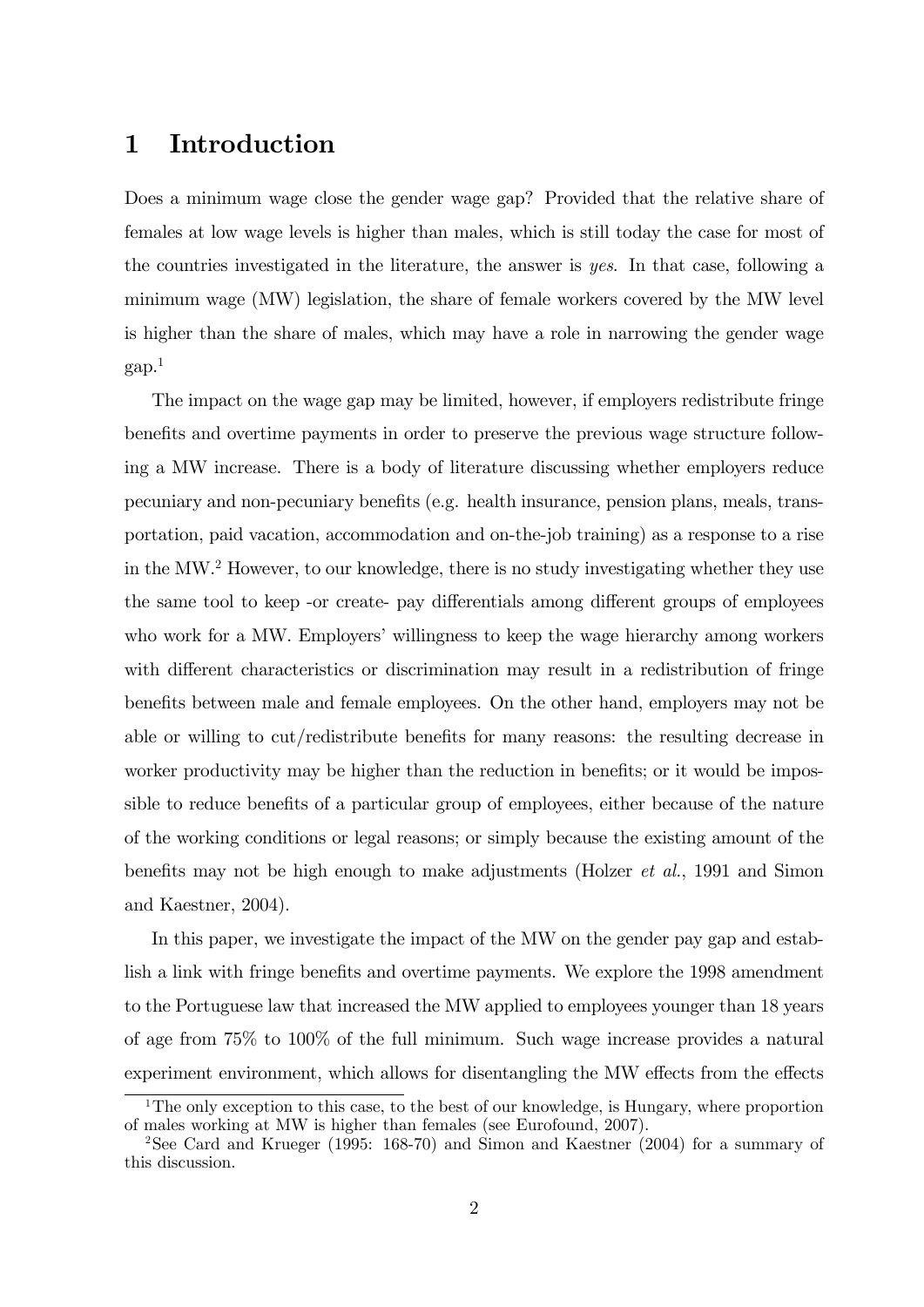of other variables.

The analysis develops into two phases. Firstly, we analyze the gender wage gap and the wage distributions for the period between 1995 and 2007. At the adult level, our estimations indicate a stable wage gap for total wages around 18-20 percent range. Wage distributions are in line with the previous literature, suggesting a higher fraction of females working at the MW for all years. The results for minors, however, are striking: For the pre-amendment years the total wage gap between minor female and males is close to zero, or for some years, even positive. This holds for both the base wage (which is subject to the MW regulation) and total wage, which includes benefits and overtime payments. The gap increases sharply following the increase in MW in 1998. The increase in the total wage is higher than the increase in the base wage, indicating a redistribution of overtime payments and benefits from female to male employees.

Secondly, by taking sub-18 employees as the treatment and adult employees as the control groups, respectively, we estimate wage regressions based on a difference-in-differencein-differences (DDD) estimator to investigate how a MW raise may affect gender wage differentials. We conduct this analysis for alternative wage categories, namely, base wage, benefits and overtime payments, separately. The ratio of overtime payments and benefits over base wage was around 20% for minor females, 22% for minor males and 27% for adults on average in 1998 (see Figure 7). Estimation results strongly support the widening of the gender pay gap among minor workers, through the following channels: (i) We detect a  $1.3\%$  increase in the gap for the base wage, which is statistically not significant  $10\%$ ; (ii) the gap in the probability of getting benefits increased significantly; (iii) the gap in the amount of benefits widened about 6.2%; (iv) the gap in the overtime payments increased 24% after the MW increase. All of these factors contributed to an approx.3.2 percentage points increase in the total wage gap. On the other hand, we are not able to assert that there was an affect on working hours and employment.

Although we detect a significant increasing gap in the total wage, this increase was relative. In other words, average hourly real total wages of the minor females increased despite the redistribution of the fringe benefits and overtime payments, however, this increase was slower for the them (8% for females vs. 12% for males for adjusted wages). This is in line with Holzer et al. (1991), Card and Krueger (1994) and Simon and Kaestner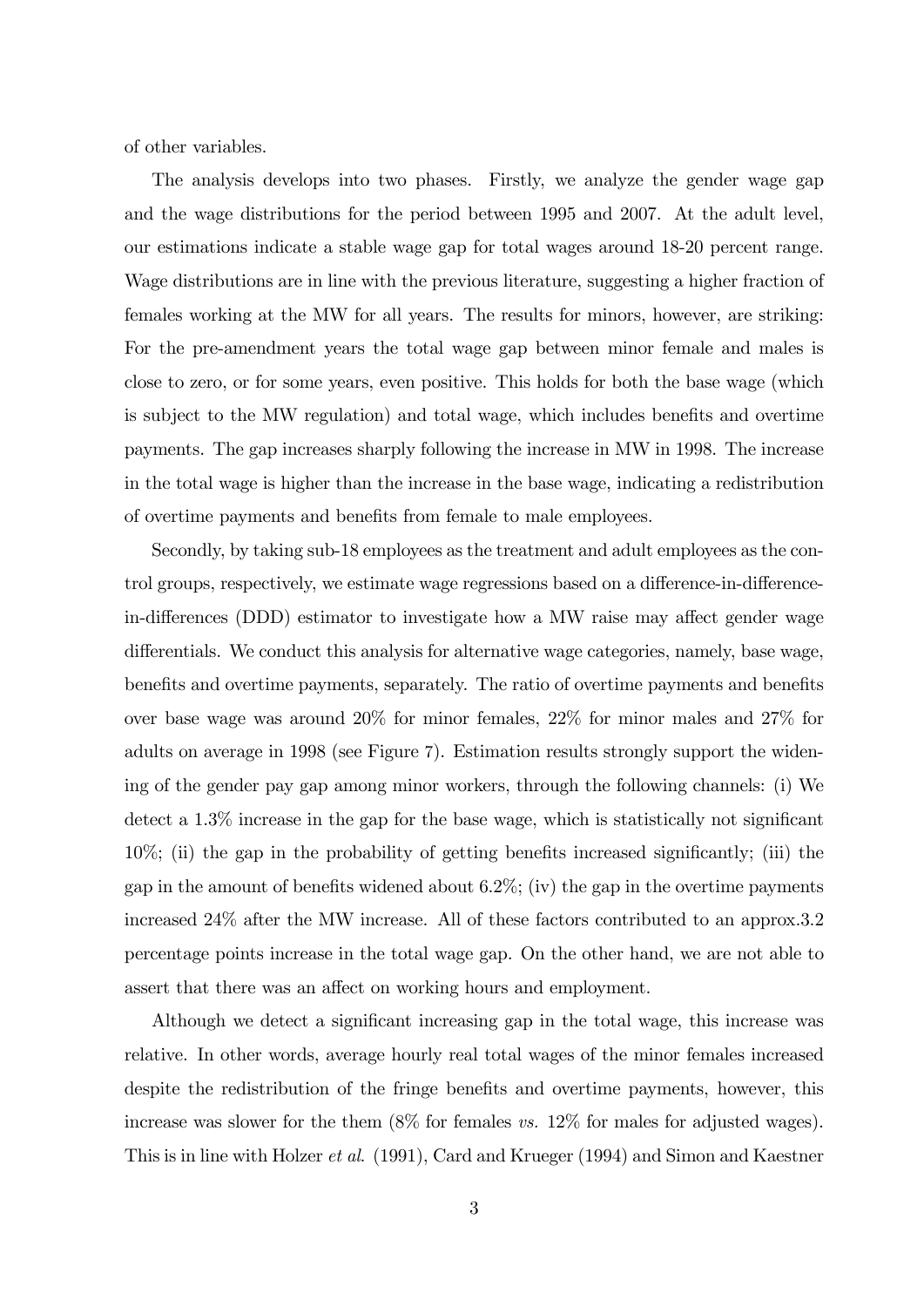$(2004)$ , who found a small or no effect of MW increases on fringe benefits.

Our findings also give strong support to the notion of the "glass-ceiling effect" which asserts that the wage gap increases at the higher wage levels. Albrecht et al. (2003), de la Rica et al.  $(2006)$ , and Arulampalam et al.  $(2007)$  observe this effect by running wage regressions for different quantiles for the wage distribution. The natural experiment we benefit from provides us an alternative way of observing the glass-ceiling, by increasing the wages of two different cohorts which are almost identical in their initial wages and individual characteristics. This leads us to assert that the resulting gap was not an effect of some unknown factor that we are not able to control for, but an effect of an increase of the wage itself, concerning the zero wage gap before the MW increase .

The plan of this work is as follows. Section 2 draws the basic relationships between the gender wage gap, benefits and the MW, based on the previous literature. Section 3.1 describes the Portuguese setting and it provides information on the dataset used in the analyses and some descriptives on the wage distributions in Portugal. Section 3.2 presents the estimation results on the wage gap for minor and adult employees, separately. Section 5 provides regression based evidence on the widening wage gap as a result of a minimum wage increase, using a difference-in-difference-in-differences (DDD) estimator. Detailed analysis on the gender gap in alternative wage categories as well as on the probability of receiving benefits and working extra hours is provided. The following section provides several robustness checks and the last section concludes.

## 2 The gender wage gap, benefits and the minimum wage: evidence from previous studies

There is some consensus in the literature regarding the fact that minimum wages affect the individuals in the bottom of the wage distribution. Normally, these tend to be youngsters and females. Rises in the minimum wage level are then expected to produce more effects on females' wages than on males'. It follows that any increase for those at the minimum wage will reduce the gender gap as long as more women remain at the minimum wage spike than men (Robinson, 2002). The theoretical model presented in Robinson (2002)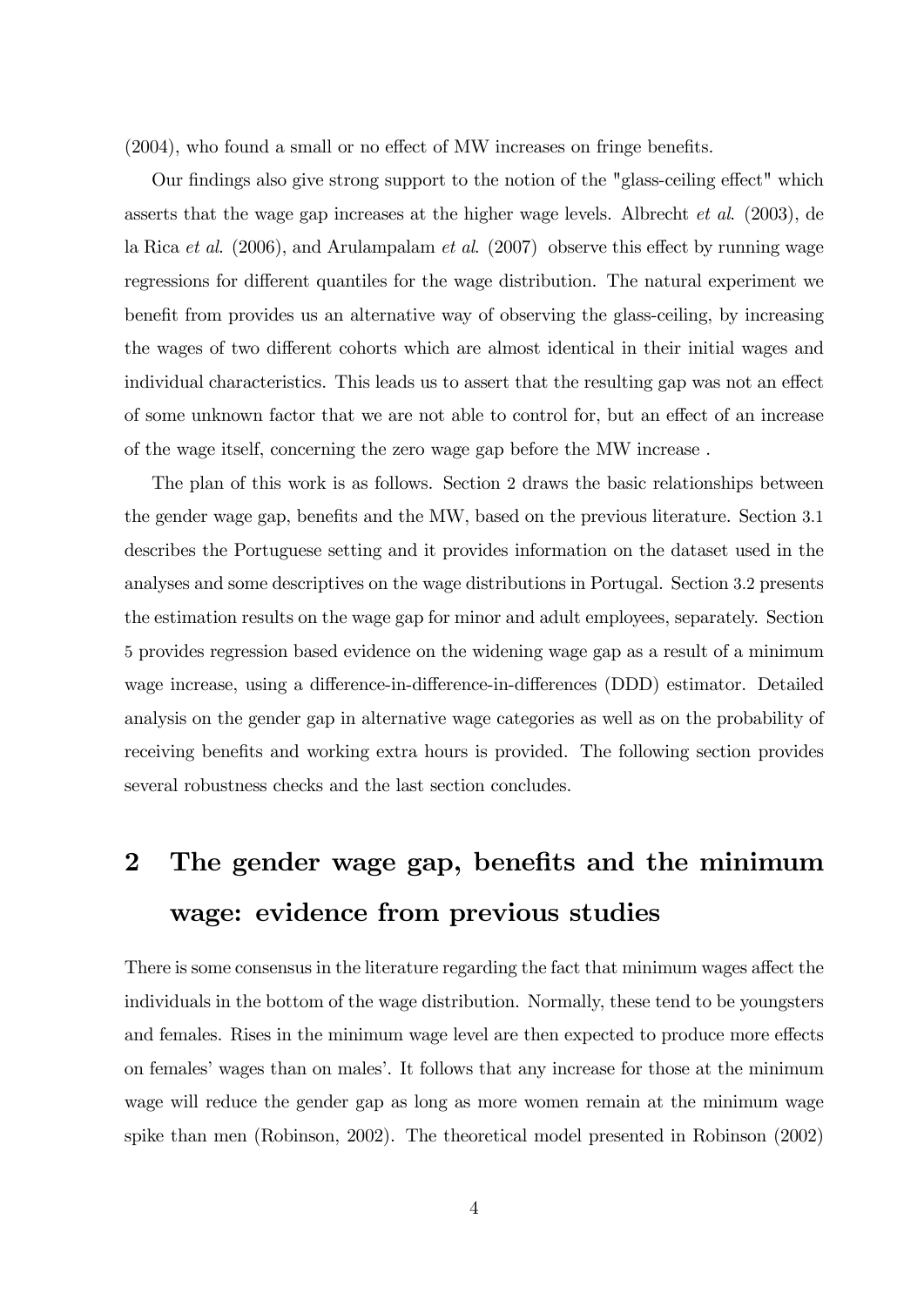also predicts that the same absolute or relative increase for those at the minimum wage benefits women disproportionately narrowing the average gender pay gap, other things equal, concluding that the gender pay gap is expected to narrow at a faster rate than before the minimum wage if women are the main beneficiaries.

Nevertheless, the impact of minimum wage laws on gender wage differentials remains less explored. Among the few studies Ölling that gap in the literature are those by Shannon (1996) and Robinson (2002, 2005). Shannon (1996) applies a methodology, which was originally developed by Meyer and Wise  $(1983)$ , to investigate the effect of MW on current wage distributions, by estimating the hypothetical distribution of wages in the absence of MW legislation. Meyer and Wise's methodology is based on some strong assumptions. First, it assumes that the distribution of wages without a MW legislation would be log-normal. Second, workers below the MW are all assumed to be equally probable to become unemployed following the legislation, no matter their initial wages are far below the minimum. The third and probably the strongest assumption is that they rule out any possibility of spill-over effects of MW. Based on these assumptions, Meyer and Wise conclude that women are more likely to become unemployed following the introduction of MW. Shannon (1996) extends their analysis to measure the impact on the gender wage gap and observes a reduction following the introduction of MW, which he attributes to adverse unemployment effects on females.

Robinson (2002) investigates the impact of the introduction of MW on the gender wage gap in Britain. She concludes for a moderate effect of the MW, contributing to a decrease of the mean gender gap by about 2 percentage points. She asserts that such relatively small impact on the pay gap was a result of the low level of the introduced MWs. In her following study, Robinson  $(2005)$  investigates the effect of the MW for the different regions of Britain using a difference-in-differences approach. Her findings show that the larger the share of women among low paid workers in a region and the longer the regional distance between the MW and the average wage before its introduction, the bigger the reduction in the gender pay gap after the introduction of the MW.

In a recent study, Arulampalam et al. (2007) investigate the gender wage gap throughout the wage distribution for European countries and conclude that the wage gap increases at the upper quantiles of the distribution, which they explain with a glass-ceiling effect.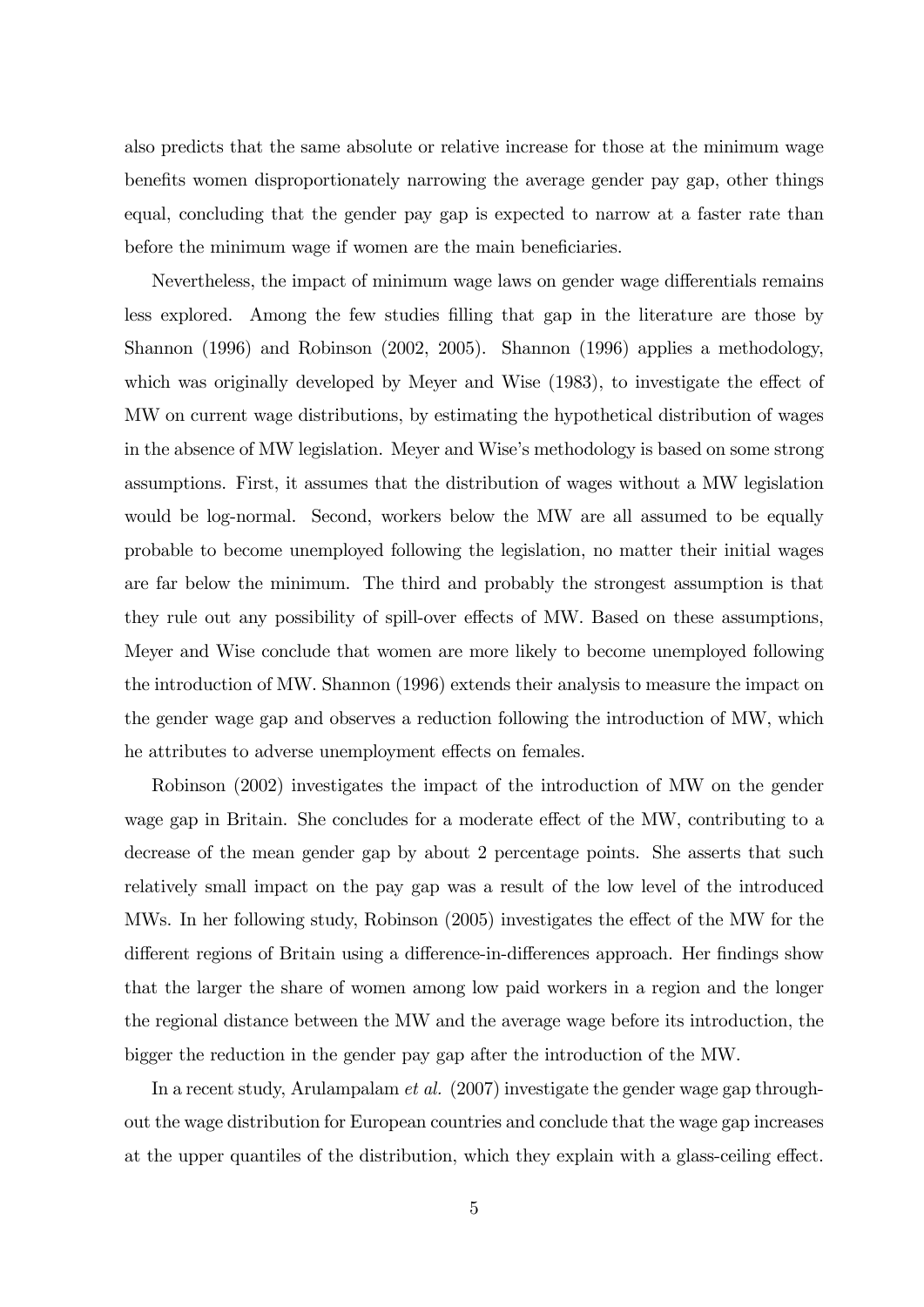The authors also investigate whether the gap in the lower quantiles decreases with institutions such as collective bargaining and MW, which compress the wage distribution. They conclude that the gender gap at the lower quantiles is smaller in countries where the wage-compression is higher.

The gender gap effect is also probable to occur at the extra components of income, which a MW law does not cover. Wessels  $(1980)$  was first to suggest that firms may respond to a MW increase by reducing fringe benefits, although the total impact he found was small. Among other studies which found a negative impact of MWs on fringe benefits are Alpert (1986) and Sicilian and Grossberg (1993). On the other hand, later studies usually conclude that increases in MWs are not offset by reductions in fringe benefits (Card and Krueger, 1994; Simon and Kaestner, 2004 and Grossberg and Sicilian, 2004). More recently, Lowen and Sicilian  $(2009)$  studied the relation between the fringe benefits and the gender wage gap. They conclude that men and women are equally probable to receive family-neutral benefits, while women are more likely to receive family-friendly benefits in addition.

Summing up, empirical evidence on the role of MW in narrowing the gender wage gap is rather moderate. Few existing works on the subject examined the gender gap for the base wages only, while the gap is more likely to widen in the extra components of income. The present paper aims at analyzing gender pay gap and how it relates to the fringe benefits and overtime payments.

### 3 The Portuguese setting

#### 3.1 Context and data

Since 1974 when the MW was first introduced, Portugal moved from an initial stage with several exemptions to the full minimum depending on the age of the worker, the sector, and the firm size, to a stage where most workers are entitled for it. There have been several amendments to the law that put an end to the exemptions.<sup>3</sup> Namely, the 1998 amendment abolished youngsters' MW differentials, by establishing full minimum

<sup>3</sup>See Almeida (2008) for a list of amendments in the MW law since 1974.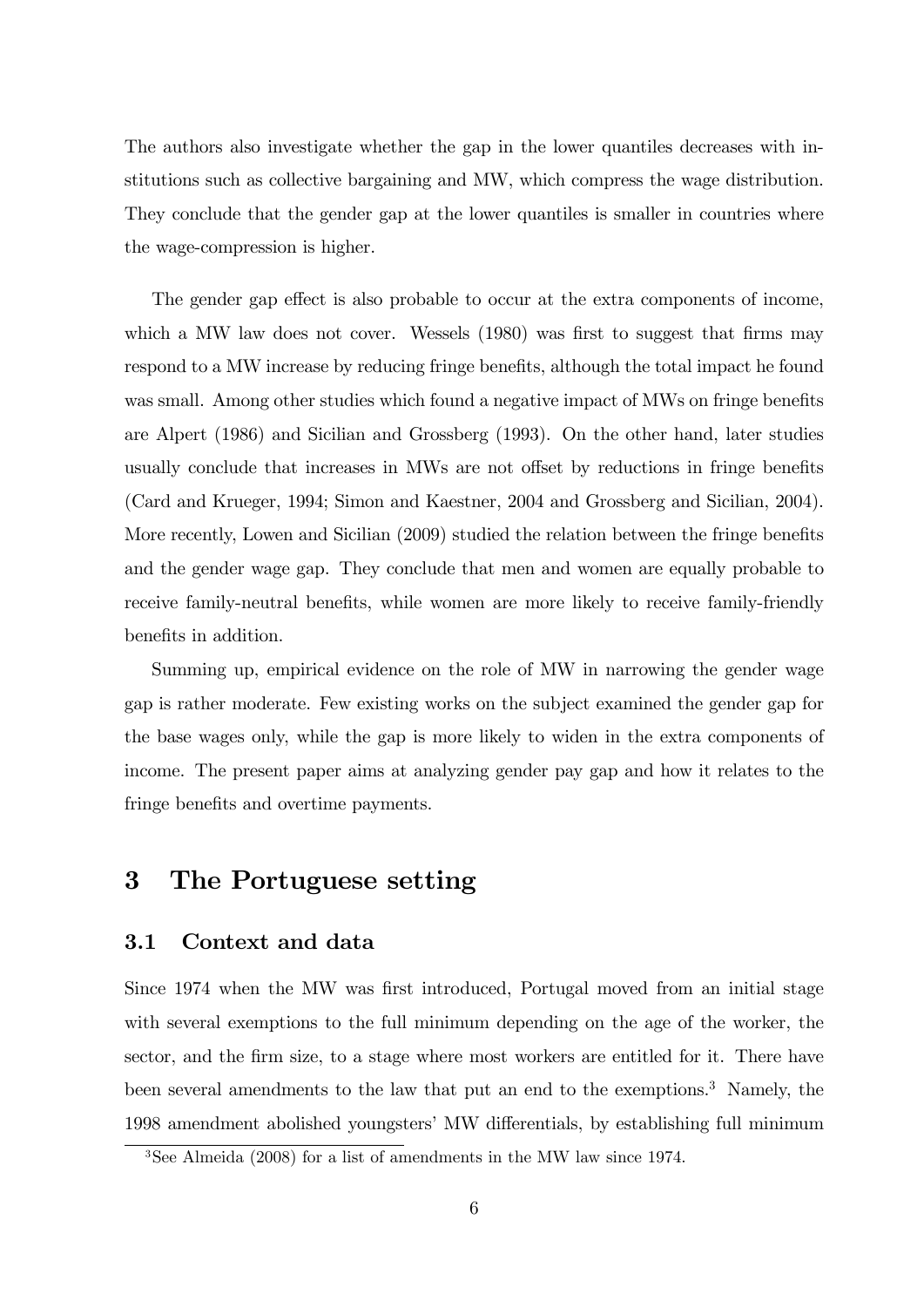for workers younger than 18 years old. It is also worth mentioning that the MW is set for monthly wages, but the law also includes a formula for the calculation of the MW for those who work less than the contractual hours.<sup>4</sup> These may include employees with part-time contracts, absentees because of the reasons such as sickness, etc.

Apart from benefiting from the natural experiment environment created by the 1998 change, our analysis also benefits from a comprehensive, linked employer-employee data set on the Portuguese labor market: Quadros de Pessoal (QP). It covers the 1986-2007 period, while no data is available for years 1990 and 2001. The Portuguese Ministry of Labour and Social Solidarity collects these data through questionnaires, which all firms are obliged by law to fill-in. It includes information on firms (such as location, industry, sales, number of employees, date of constitution, legal setting, ownership type), establishments (e.g. location, industry, number of workers) and all wage earners (e.g. gender, age, education, hours of work, labor earnings, date of admission into the firm). Civil servants and domestic service workers are not covered, and the coverage of fisheries and agriculture is low given its low share of wage-earners.

 $QP$  contain four different wage categories. These are: (i) base wage; (ii) overtime payments; (iii) regular benefits, which may include meal plans, transportation, accommodation, as well as compensation for seniority, productivity, attendance, hard work, nightshift; and (iv) any irregular benefits such as distributed profits, stock shares, Christmas subsidies, among others. Because the MW law regulates the first two categories only, any wage gap is more probable to occur at the remaining payment categories. However, we are not able to extend our analysis to the effect on on-the-job training, because of data limitations. Neither do we conduct any analysis on the effects on health insurance and pensions, concerning the fact that firms are obliged to pay the costs of these benefits by law.

In 1998, the year of the amendment, the share of minor employees among the total labor force was 0.7%, only. This small share of minors is the reason why we do not expect the amendment to have spillover effects on the adult wage distribution and consider adults as the control group.<sup>5</sup> The shares of females among minor and adult employees

<sup>&</sup>lt;sup>4</sup>Which is  $HMW = (MW * 12)/(CWH * 52)$ , where  $HMW$  is hourly MW, and CWH is contractual weekly working hours at industry level.

<sup>&</sup>lt;sup>5</sup>We also test our results with an alternative control group with a narrower age range in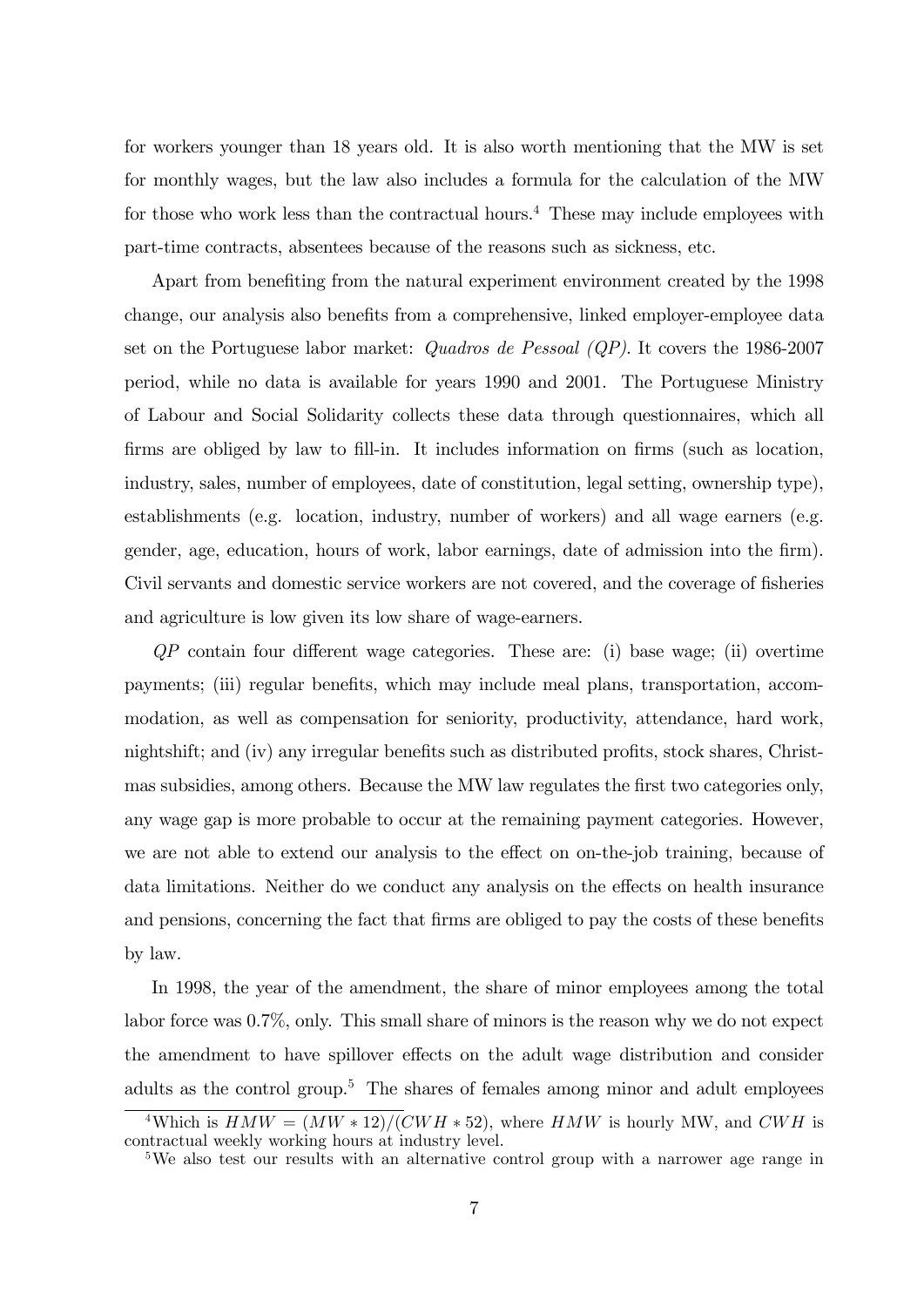

Figure 1: Wage distributions for the adults (Epanechnikov kernel densities). Source: Computations based on Portugal, MTSS. Notes: 1. The vertical line indicates the MW 2. Figures refer to log nominal monthly base wage in Euros.

were 44.85% and 41.57%, in 1998, respectively. The share of females increased constantly over time for the adults. Average education was 6.34 years for minors and 7.19 years for adults in that year, and average experience of the same groups were 1.35 and 20.74 years, respectively (see the tables in the Appendix).

#### 3.2 Some evidence on wages

Figure 1 shows the distribution of log hourly wages for adult male and female employees.<sup>6</sup> The pattern of distributions in these selected years gives us the general picture of the gender wage gap and how MW affects it in the Portuguese economy. The mode wage of males is higher than the MW, which is also the level where the distribution for females has a spike. Males are visibly more concentrated at higher wage levels. The wages at the lower tail of the distribution, which are swept up to the MW, belong mostly to females.

Section 6.

<sup>6</sup>Employees earning less than 20% and more than 5 times of the MW are excluded from the density graphs to keep the tails short.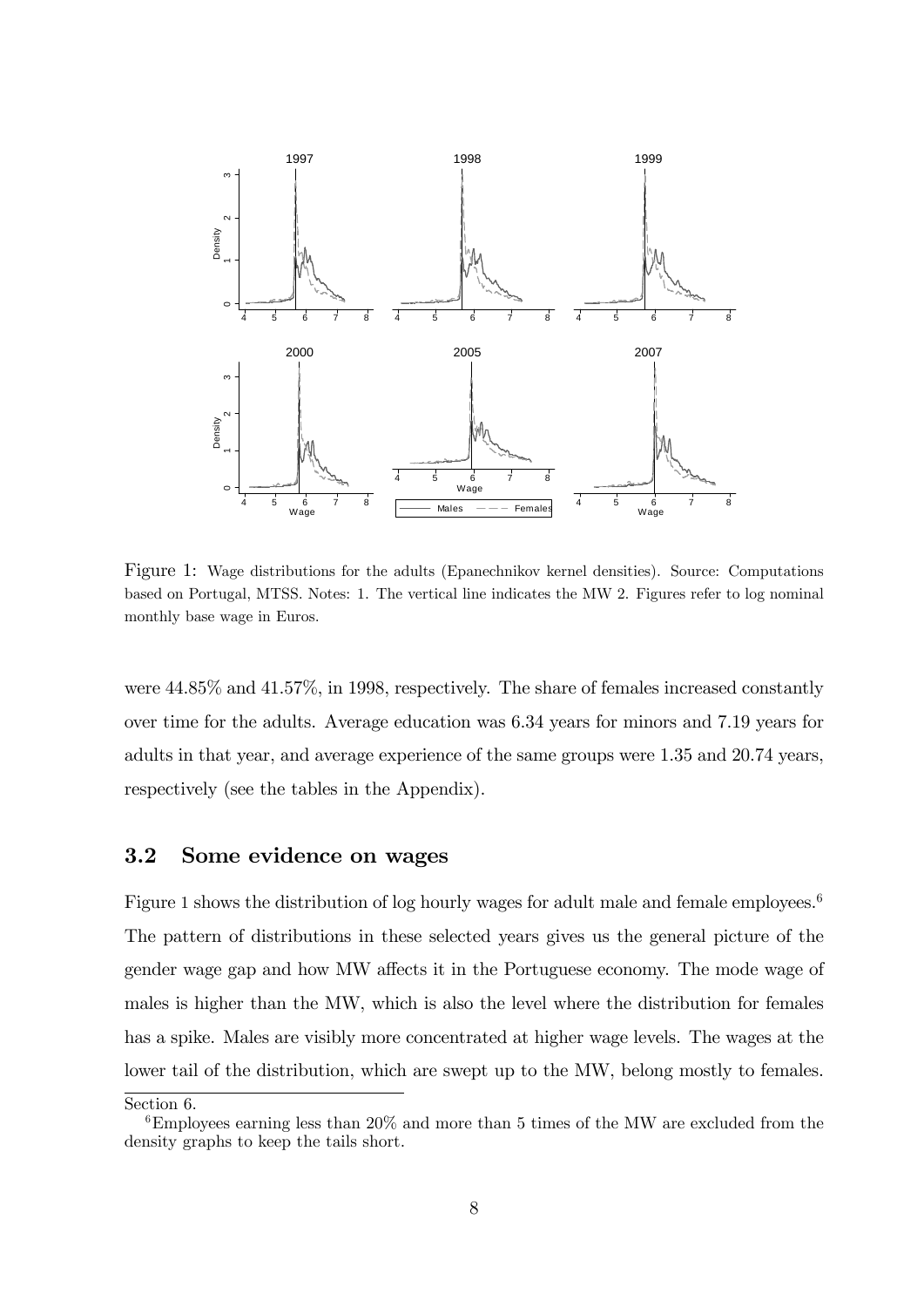This suggests the equalizing impact of MWs at the adult level.

This paper benefits from the natural experiment provided by the 1998 amendment in the MW law to measure the effect of a raise of the MW on the gender pay gap. With this amendment, minimum wages of minor employees increased approximately 33% more than adults. The fraction of minor employees earning in the range of  $\pm 2\%$  of the full MW increased from 15:9% to 24:57% in one year period.

Considering the above-mentioned wage distributions for males and females and the higher fraction of minors working below the full MW level, one might expect a very strong equalizing impact of such an increase in the wage floor. Nevertheless, it is worth mentioning that wage distributions for minor males and females never differed substantially before 1998. Figure 2 shows the wage distributions for two years before and some selected years after the amendment took effect. Because male and female distributions before 1998 overlap almost perfectly, we do not expect an equalizing effect from an increase in the MW. But, can a MW increase bring up a gender wage gap? We seek for answers to this question in the following sections.

The spikes in the 1997 and 1998 graphs correspond to 75% and full MW levels, respectively. This indicates that a considerable fraction of minors were still earning pre-legislation wages in 1998.<sup>7</sup> Since the amendment passed in August, and up to that moment minors were actually earning 75% of the minimum, it is possible that in November -the month when questionnaires were filled in-, some firms reported pre- and others post-legislation wages. The switch between the heights of the 75% and 100% level spikes from 1997 to 1998 is in line with this explanation. After 1998, the lower spike shifts to the  $80\%$  level, which was applied to apprentices<sup>8</sup>.

#### 4 The wage gap over time

In this section, we analyze the gender wage gap in Portugal and its evolution over time. We limit the analysis for the post-1995 period, considering several changes in the legis-

<sup>&</sup>lt;sup>7</sup>It is also notable from the graphs that, although it was not a binding wage floor for minors before 1998, employers paid the full MW to a high fraction of this age group - possibly showing a *numéraire* effect of the MW.

<sup>8</sup>Before 1998, the MW for apprentices was binding for the adult employees, only.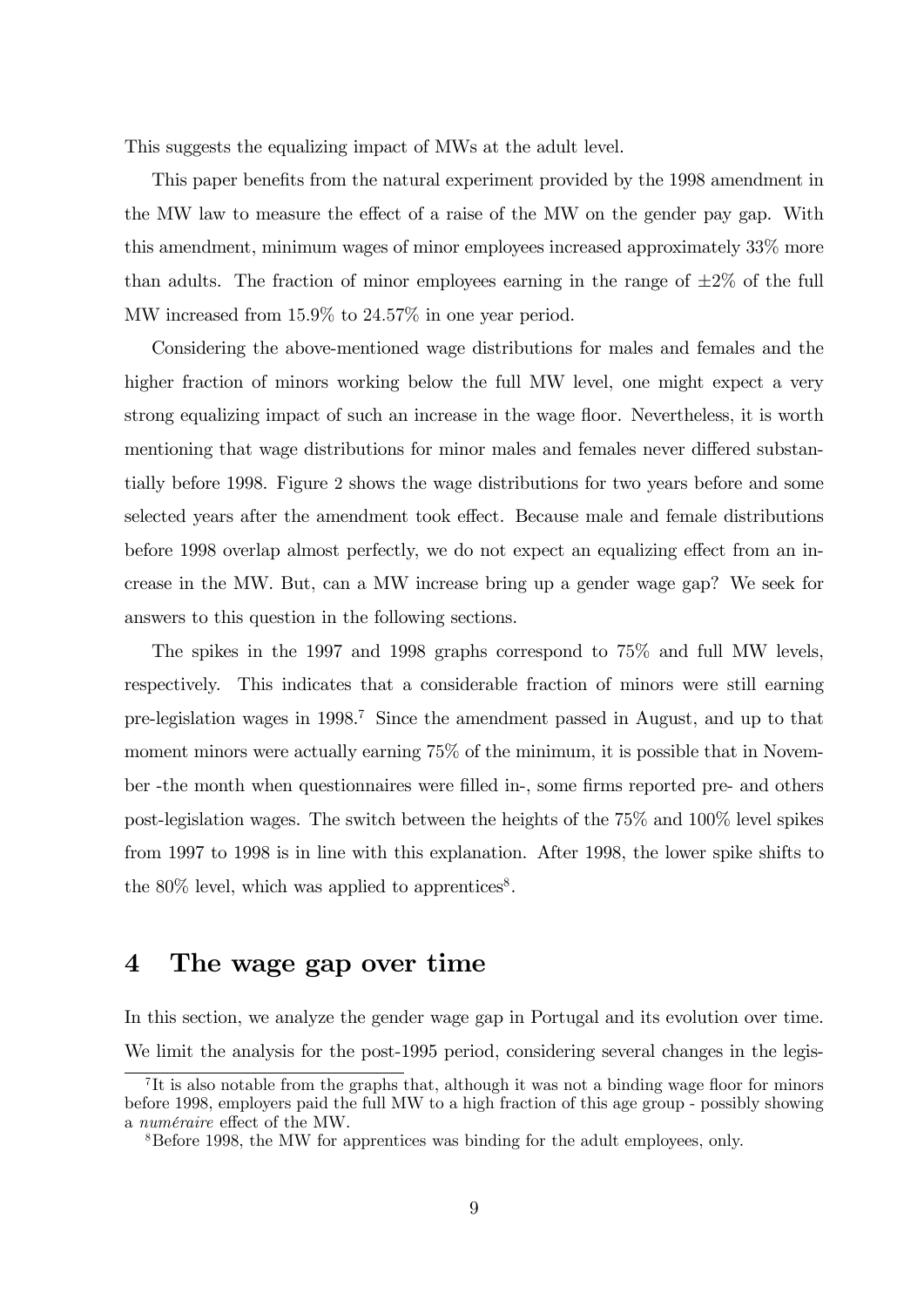

Figure 2: Wage distributions for the minors (Epanechnikov kernel densities). Source: Computations based on Portugal, MTSS. Notes: 1. The first vertical line indicates MW for apprentices (minors for 1997) and the second line indicates full MW. 2. Figures refer to log nominal monthly base wage in Euros.

lations on schooling as well as MWs for teenagers before that date, which are expected to affect labor market equilibrium for minors. After 1995, however, the mandatory years of schooling remained the same. The only change in the MW law which might affect the minors was the one in 1998.

The wage equation is

$$
W_{it} = \beta_0 + \beta_1 Female_i + \beta_{2t} Year_t + \beta_{3t} Female_i \times Year_t + \beta_4 X_{it} + \varepsilon_{it},\tag{1}
$$

where  $W$  is log real wage,  $Female$  is a dummy variable taking the value 1 for females, Y ear is a set of dummy variables for each year; X is a vector of control variables including education, experience and its square, firm size, dummies for occupation, industry classification, and firm location; i stands for individuals and t stands for year (1995-2007). We estimate this equation for minors and adults as well as monthly and hourly wages separately.

The coefficient of  $Female, \beta_1$ , gives the wage gap for 1995, which is the baseline year;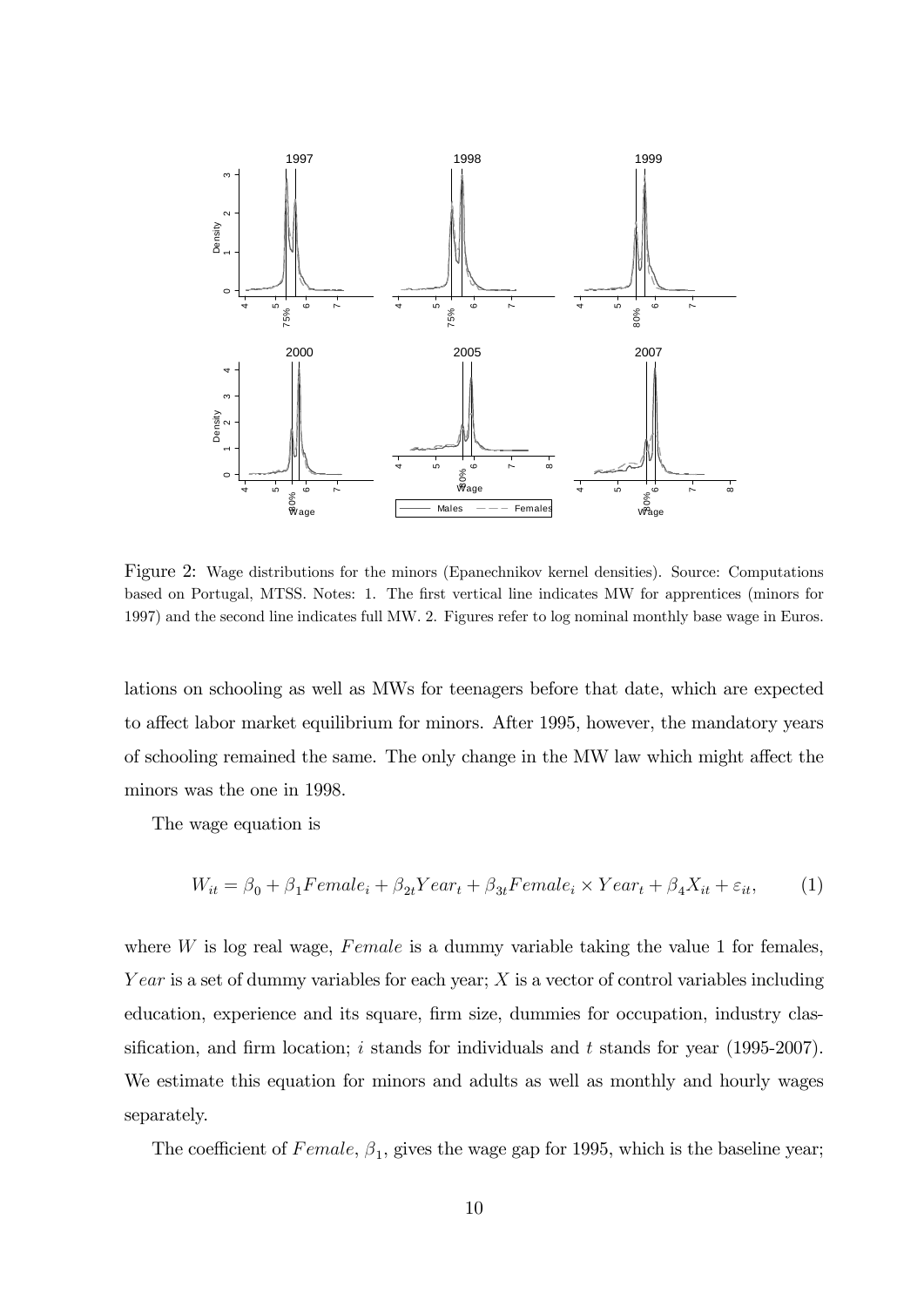$\beta_2$  is the estimate for the yearly changes in real wages;  $\beta_3$  captures the change in the wage gap relative to the baseline year. Figures 3 and 4 show the estimation results for the gender wage gap based on monthly and hourly wages, respectively. As these figure show, the wage gap may differ between monthly and hourly levels substantially, depending on the differences in actual working hours of male and female employees. These figures also show the wage gap for base and total wages separately. For the adults, gender gap becomes approx. 5 percentage points higher for total wages, while the difference is smaller but more volatile for the minors.

It is visible from Figure 3 that there is a difference in the trends of gender gap for the adults and minors at monthly wages. During the period of analysis, the gap for minors increased from zero to more than 10%, while the gap at adult wages remained relatively stable. The fast decrease in working hours (either contractual or actual) of minor females is apparently an important contributing factor to this outcome (see Figures 5 and 6). This general trend on the working hours prevents us from drawing any conclusions on the employment effects of the MW increase in 1998.

As Figure 4 shows, the wage gap for minor and adult groups at hourly level have similar and more stable trends. For the minors, there is a visible widening of the hourlywage gap following 1998, especially for total wages: the total wage gap increased from  $-.09\%$  in 1997 to 1.7% in 1998 and, further to 2.4% in 1999. The question is, how much of this 3:3 percentage points widening in two years can be explained by the increase in MW? To answer this question, we should compare the increase in the gap for minors and the wage distribution for our control group, adults.

The adjusted hourly-wage gap for adults was much stable during the period of amendment. It increased from  $18.3\%$  to  $19.5\%$  in 1999. The difference between the courses of the wage gap for adult and minor employees following the amendment is striking: in two years period, the gap for the minors increased an additional 2:1 percentage points compared to adult employees, which is very substantial, considering the positive wage gap for the minors prior to the amendment.

The analyses carried above show that the adjusted gender gap for minor employees at hourly total wages did not exist before 1998, and it occurred following the amendment. In the remaining parts of the paper we seek answers to the following questions: Is the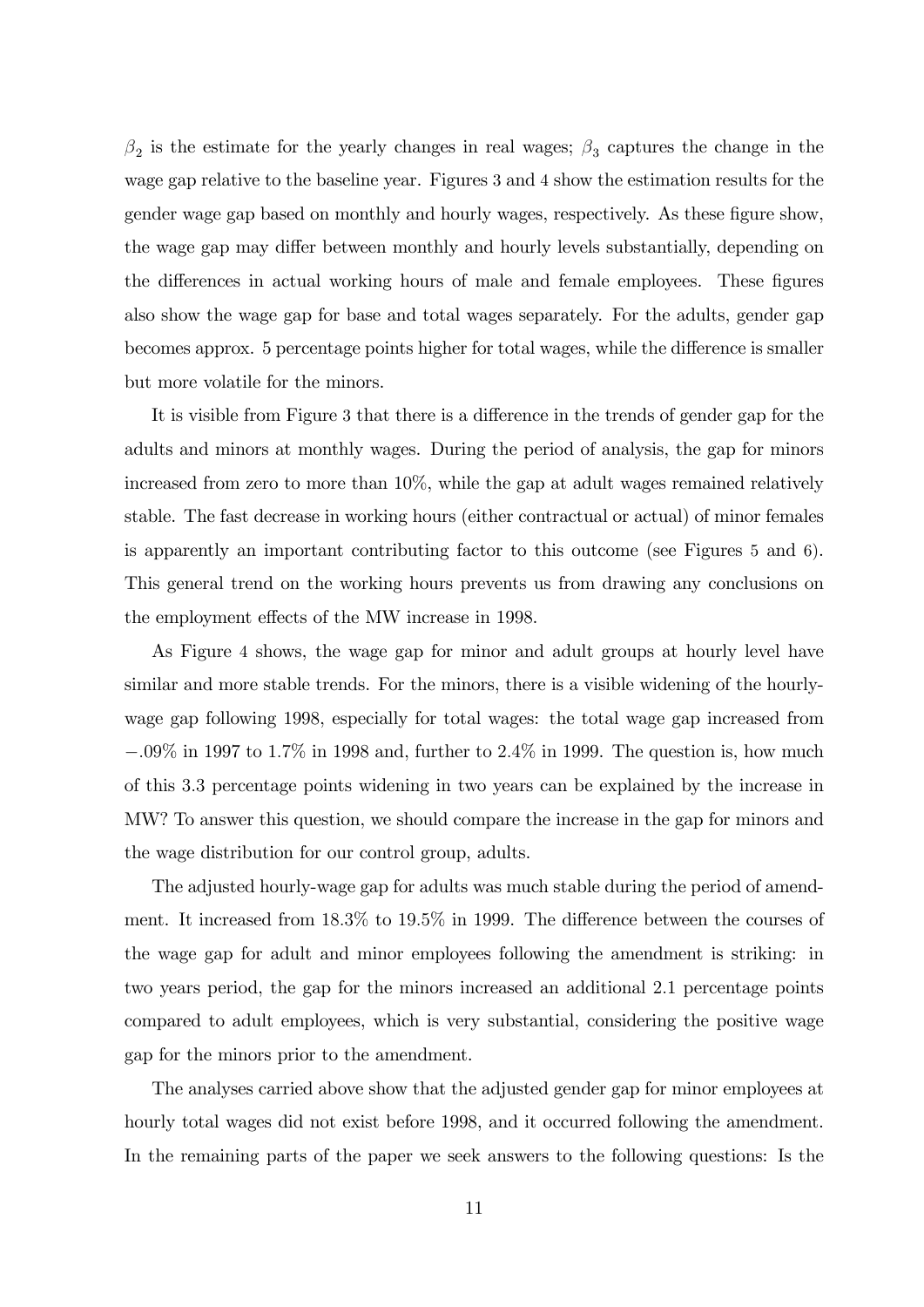

Figure 3: Monthly adjusted wage gap. Control variables include education, experience and its square, Örm size, occupation dummies, industry dummies and Örm location dummies. Source: Estimations based on Portugal, MTSS.

difference between the changes in the gap for minors and adults after 1998 statistically significant? If it is, at which components of total wage mentioned in Section 3.1 did the differentiation occur? What is the impact of the MW increase on the overtime payments and benefits in total?

## 5 The impact of the MW increase: wage categories, the working hours and the gender gap,

For the fact that wages are set in a yearly basis in Portugal, and most of the employers were still paying pre-amendment wages until August 1998, we do not expect to observe the effect of the amendment on the wage distributions immediately in 1998 data. To account for the delayed effects, we estimate a wage equation for 1997-1999 period, including one year before and after the amendment and combining adults and minors.<sup>9</sup> This is basically a dif-in-dif-in-dif setting which compares the wages of males and females, and minors and

 $9$ See Neumark and Wascher (2006) for a summary on the discussion of the delayed effects of the MWs.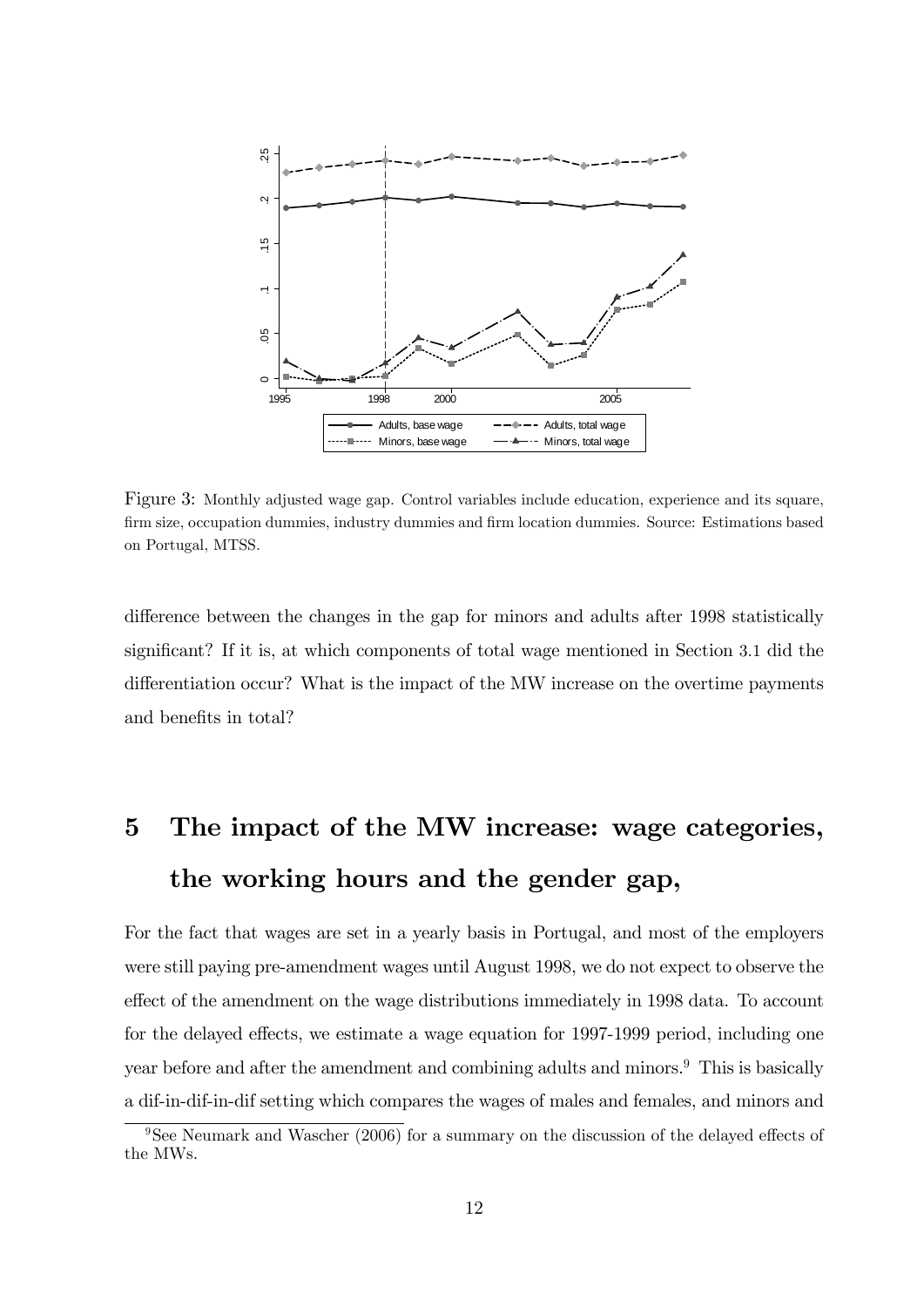

Figure 4: Hourly adjusted wage gap. Control variables include education, experience and its square, Örm size, occupation dummies, industry dummies and Örm location dummies. Source: Estimations based on Portugal, MTSS.



Figure 5: Contractual Hours (Monthly)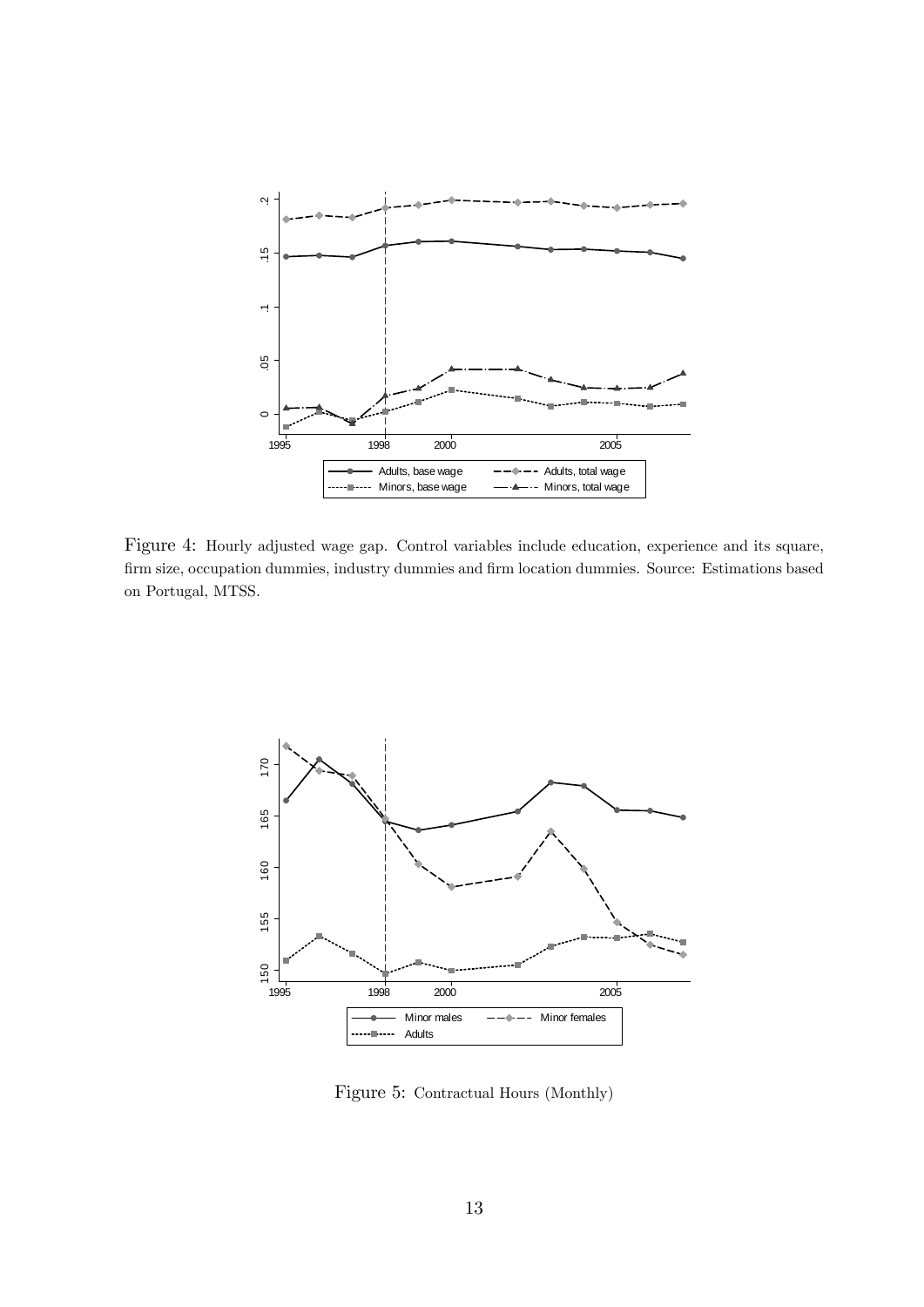

Figure 6: Actual Hours (Normal + Extra, Monthly)



Figure 7: Benefits and overtime payments as a share of base wage (monthly). Source: Calculations based on Portugal, MTSS.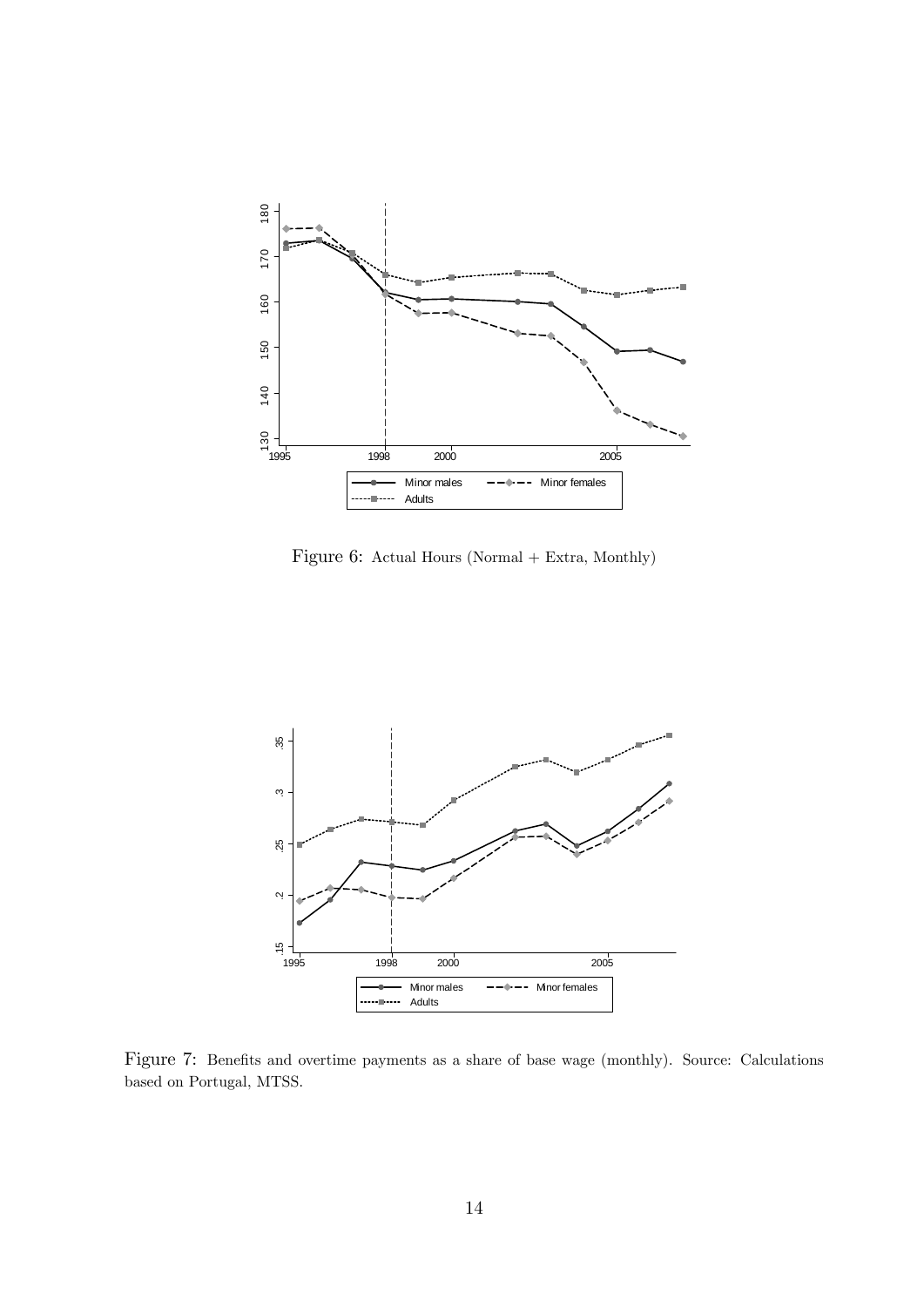adults, before and after the amendment:

$$
W_{it} = \beta_0 + \beta_1 \text{Minor}_i + \beta_2 \text{Female}_i + \beta_3 \text{Att98}_t + \beta_4 \text{Minor}_i * \text{Female}_i
$$
  
+  $\beta_5 \text{Minor}_i * \text{Att98}_t + \beta_6 \text{Female}_i * \text{After98}_t + \beta_7 \text{Female}_i * \text{Minor}_i * \text{Att98}_t$   
+  $\beta_8 X_{it} + \varepsilon_{it}.$  (2)

In this setting, *Minor* is a dummy variable taking the value 1 if the employee is younger than 18 years of age, Af98 is the period dummy, which is 1 for 1998 and after, while the other variables are the same of Equation (1). The estimates for the gender wage gap before the amendment for adults and minors, are  $\beta_2$  and  $(\beta_2 + \beta_4)$ , respectively. The wage increase for male adults between the two periods is captured by the coefficient of Af98. The coefficient of  $Female * Aff98$  compares the gender gap for adults before and after the amendment, while the analogous difference for minors is captured by  $(\beta_6 + \beta_7)$ . The coefficient of interest is  $\beta_7$ , which compares the increases in the wage gap of minors and the control group, adults.<sup>10</sup> Therefore, the DDD estimator compares the change in the wage gap for minors before and after the 1998 amendment with the change in the wage gap before and after the amendment for adults.

Table 1 reports the results for estimations on monthly wages, working hours, probability of working extra hours and receiving benefits. Because all dependent variables -except the ones in probability equations- are in logs, employees receiving zero overtime payment and/or benefit are dropped from respective equations and this is reflected on the differences in observation numbers. Thus, besides measuring the effect on the gender wage gap for those already earning positive overtime payments and benefits, it is also important to test if there is an increasing gap on the probability of receiving these extra incomes. The last four columns of Table 1 report these results.

 $=[E(W|Female = 0, Minor = 0, After98 = 1, X) - E(W|Female = 1, Minor = 0, After98 = 1, X)]$ 

where the first term is the wage gap before 1999 for minors. The second term is the wage gap after 1998 for minors. The difference between them is the change in the wage gap for minors. And the third term is the change in the gap for adults.

<sup>&</sup>lt;sup>10</sup>In a clearer expression,  $\beta_7$  gives us the following:

 $[E (W | Female = 0, Minor = 1, After 98 = 0, X) - E (W | Female = 1, Minor = 1, After 98 = 0, X)]$ 

 $[E(W|Female=0, Minor=1, After98 = 1, X) - E(W|Female=1, Minor=1, After98 = 1, X)]$ 

 $F = \{[E(W|Female = 0, Minor = 0, After98 = 0, X) - E(W|Female = 1, Minor = 0, After98 = 0, X)]\}$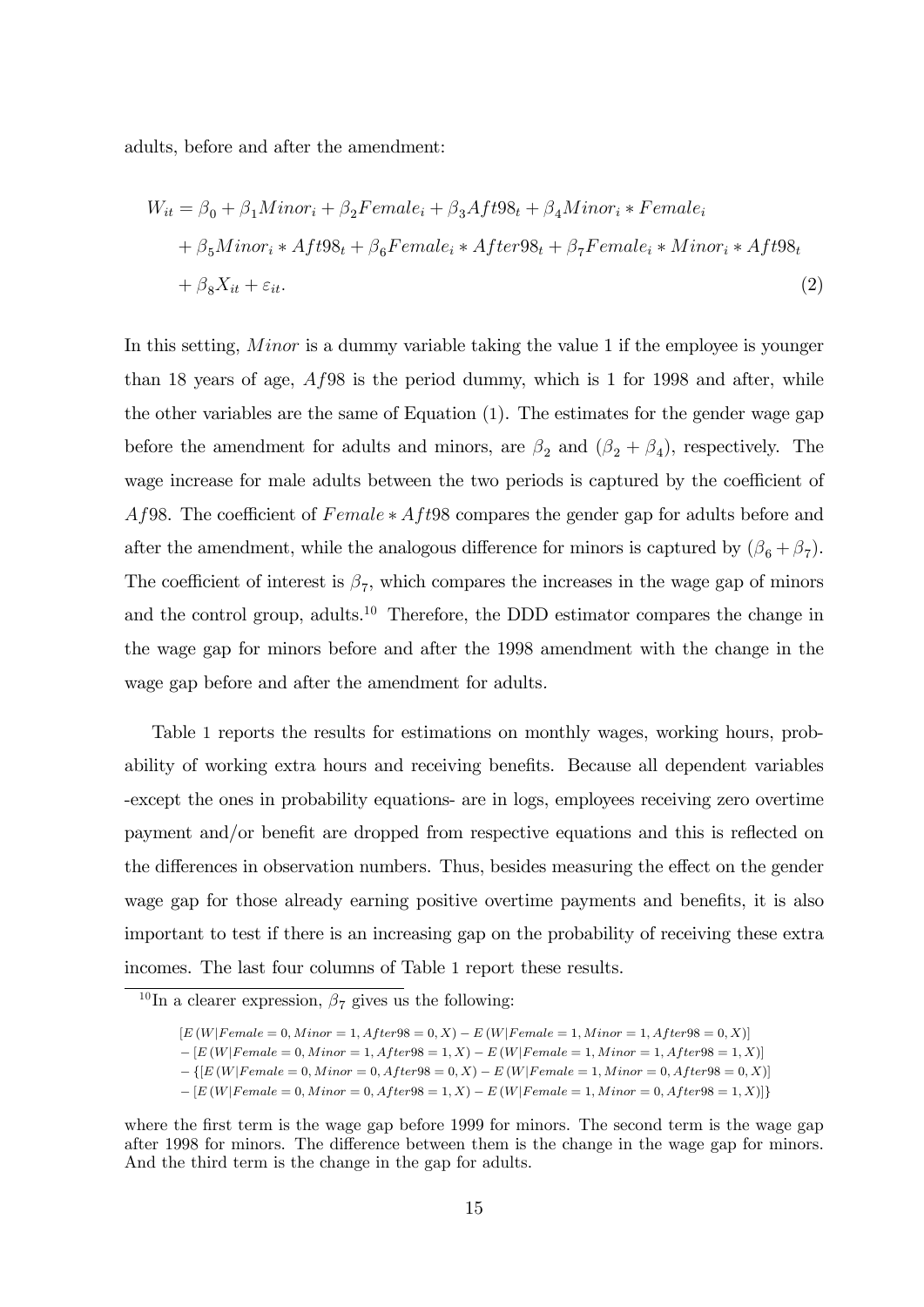The coefficient of  $Female * Minor * Aft98$  is significant and negative for all wage definitions, meaning that the gender wage gap for minors increased following the amendment. For total wages, the increase in the gap was around 4.8 percentage points. The estimations for hours the indicate that increase in the working hour gap (1.5 percentage points approx.) partly explains the widening gap in monthly wages. However, concerning the general trend of decreasing working hours of minor females, we are hesitant to assert that this is an effect of the MW increase (Figures  $5$  and  $6$ ).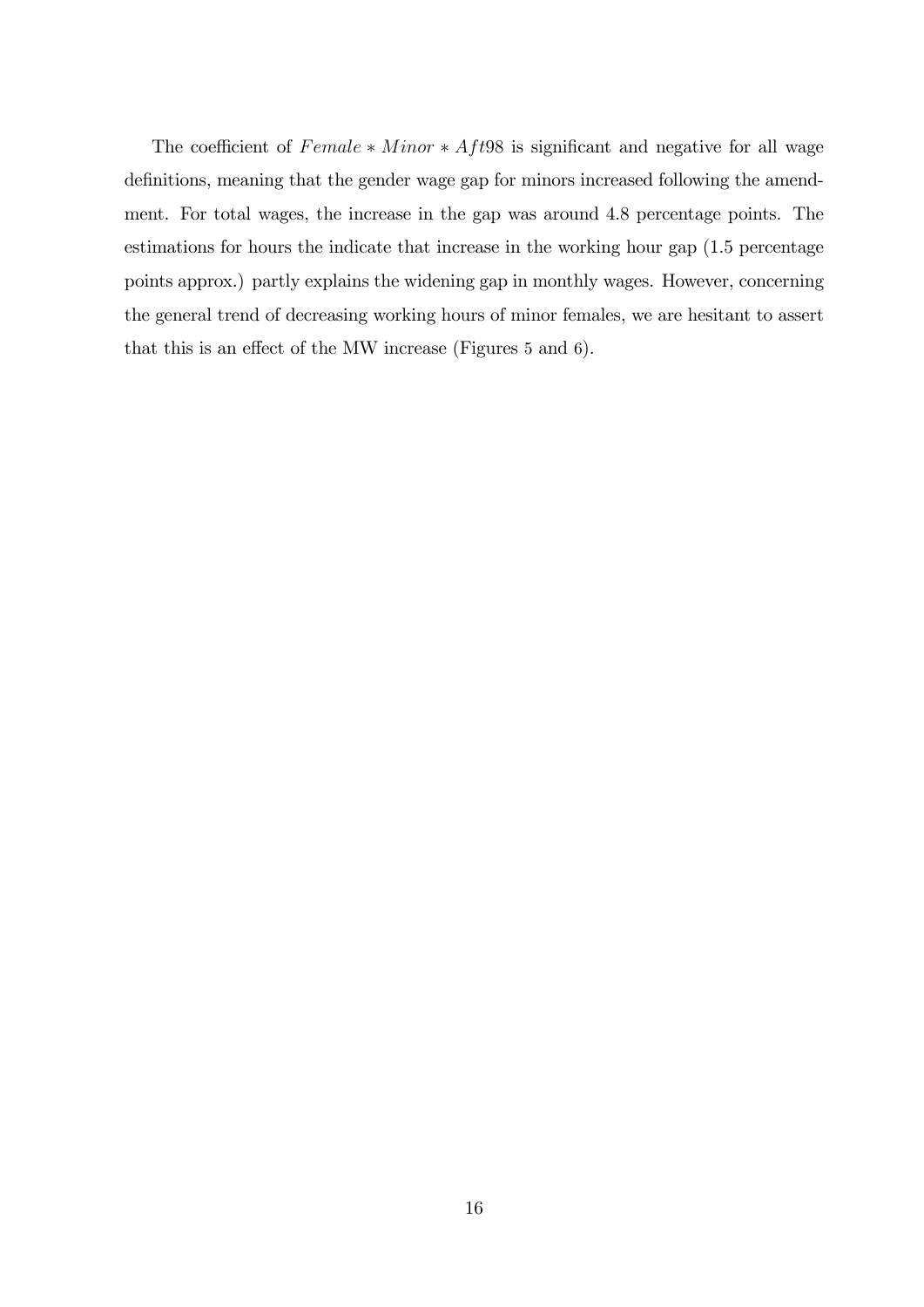|                                                |             |                | Wages       |            |                |                | Working hours                |                |             |                                                                                                                        |                             |
|------------------------------------------------|-------------|----------------|-------------|------------|----------------|----------------|------------------------------|----------------|-------------|------------------------------------------------------------------------------------------------------------------------|-----------------------------|
| Dep.Var.                                       | Base        | Overtime       | Benefits    | Total      | Contractual    | $\rm Actual$   | Extra                        | Proof          | Marginal    | Proof                                                                                                                  | Marginal                    |
|                                                | wage        | payments       |             | wage       | hours          | hours          | hours                        | working ext.h. | effects     | receiving benef.                                                                                                       | effects                     |
|                                                | $\odot$     | $\overline{d}$ | (iii)       | (iv)       | $\mathfrak{S}$ | $\binom{1}{k}$ | $\left( \mathrm{vii}\right)$ | (viii)         | (ix)        | $\mathbf{r}$                                                                                                           | $\left( \mathrm{xi}\right)$ |
| minor                                          | $-0.005***$ | $-.3386***$    | $-0631***$  | $-1193***$ | $-0085***$     | $.0101***$     | $-0426$                      | $-2462***$     | $0.333***$  | $-.0062$                                                                                                               | $0168***$                   |
|                                                | (.0064)     | (.0850)        | (0.0197)    | (.0071)    | (.0026)        | (.0042)        | (.0500)                      | (.0319)        | (.0022)     | (.0215)                                                                                                                | (.0037)                     |
| female                                         | $-1990***$  | $-3134***$     | $.3080***$  | $2438***$  | $0.332***$     | $.0493***$     | $1299***$                    | $-1725***$     | $.0345***$  | $.1725***$                                                                                                             | $-0656***$                  |
|                                                | (.0006)     | (.0067)        | (.0019)     | (7000.)    | (.0003)        | (.0004)        | (.0035)                      | (.0027)        | (.0003)     | (.0022)                                                                                                                | (.0005)                     |
| aft98                                          | $0230***$   | $1151***$      | $0295***$   | $0265***$  | $.0122***$     | $0338***$      | $0205***$                    | $0440***$      | $0079***$   | $0480***$                                                                                                              | $0180***$                   |
|                                                | (.0005)     | $(.0041)$      | (.0014)     | (.0005)    | (.0002)        | (.0003)        | (.0023)                      | (.0019)        | (.0044)     | (.0016)                                                                                                                | (.0073)                     |
| min*fem                                        | $1416***$   | $3589***$      | $2449***$   | $1920***$  | $0.0065*$      | $0171***$      | $1524***$                    | $2493***$      | $0442***$   | $2397***$                                                                                                              | 0609***                     |
|                                                | (.0096)     | (.1328)        | (.0285)     | (0.0107)   | (.0039)        | (.0064)        | (.0712)                      | (.0468)        | (.0046)     | (.0332)                                                                                                                | (.6700.)                    |
| min*aft98                                      | $0470***$   | $3980***$      | $-0.0297$   | 0434***    | $-0024$        | $-0185***$     | .0919                        | $-0591$        | $-0119***$  | $-.0218$                                                                                                               | $-0262***$                  |
|                                                | (.0080)     | (.1051)        | (.0245)     | (0000.)    | (.0033)        | (.0053)        | (.0628)                      | (.0399)        | (.0006)     | (.0268)                                                                                                                | (.0075)                     |
| fem*aft98                                      | $-.0027***$ | $-.0194**$     | $-.0128***$ | $-0.0014*$ | $0008***$      | $0.01***$      | $-0.019***$                  | $-0.084***$    | $-0.032***$ | $-0.0009$                                                                                                              | $-0004$                     |
|                                                | (7000.)     | (7700.)        | (.0022)     | (.0008)    | (.0003)        | (.0005)        | (0040)                       | (.0031)        | (.0006)     | (.0025)                                                                                                                | (.0001)                     |
| min*fem*aft98                                  | $-0319***$  | $-2746*$       | $-0670*$    | $-0482***$ | $.0105**$      | $-.0157***$    | $-1020$                      | $-0.0153$      | $-0009$     | $-1169***$                                                                                                             | $-.0444***$                 |
|                                                | (.0121)     | (.1607)        | (.0357)     | (.0135)    | (.0049)        | (.0080)        | (.0896)                      | (.0585)        | (.0093)     | (.0413)                                                                                                                | (.0152)                     |
| Obs.                                           | 5043744     | 441289         | 3492707     | 5043752    | 5054225        | 5368524        | 1113771                      | 5691320        | 5691320     | 5691320                                                                                                                | 5691320                     |
| $\ensuremath{R^2}$                             | .524        | .1739          | <b>256</b>  | 5213       | .1216          | .0593          | .0637                        | .2699          |             | 16210                                                                                                                  |                             |
| LogLikelihood                                  | $-2303660$  | $-658183.8$    | -4637537    | $-2857496$ | 2232194        | 309139.7       | $-1505484$                   | $-2054163$     | $-2054163$  | $-3114375$                                                                                                             | $-3114375$                  |
| <b>RMSE</b>                                    | .3821       | 1.0753         | .9129       | 4264       | .1556          | .2563          | .935                         |                |             |                                                                                                                        |                             |
| Notes: Significance levels:                    |             | $*: 10\%$      | $***:5\%$   |            |                |                |                              |                |             | ***: $1\%$ . $R^2$ is pseudo for probit regression. All regressions include education, experience and its square, firm |                             |
| size, occupation dummies, industry dummies and |             |                |             |            |                |                |                              |                |             | firm location dummies. The Stata command inteff3 written by Cornelifien and Sonderhof (2009) was used to calculate     |                             |

Table 1: Regressions on monthly wages and working Hours: 1997-1999 Table 1: Regressions on monthly wages and working Hours: 1997-1999

marginal effects at the mean values and their standard errors.

marginal effects at the mean values and their standard errors.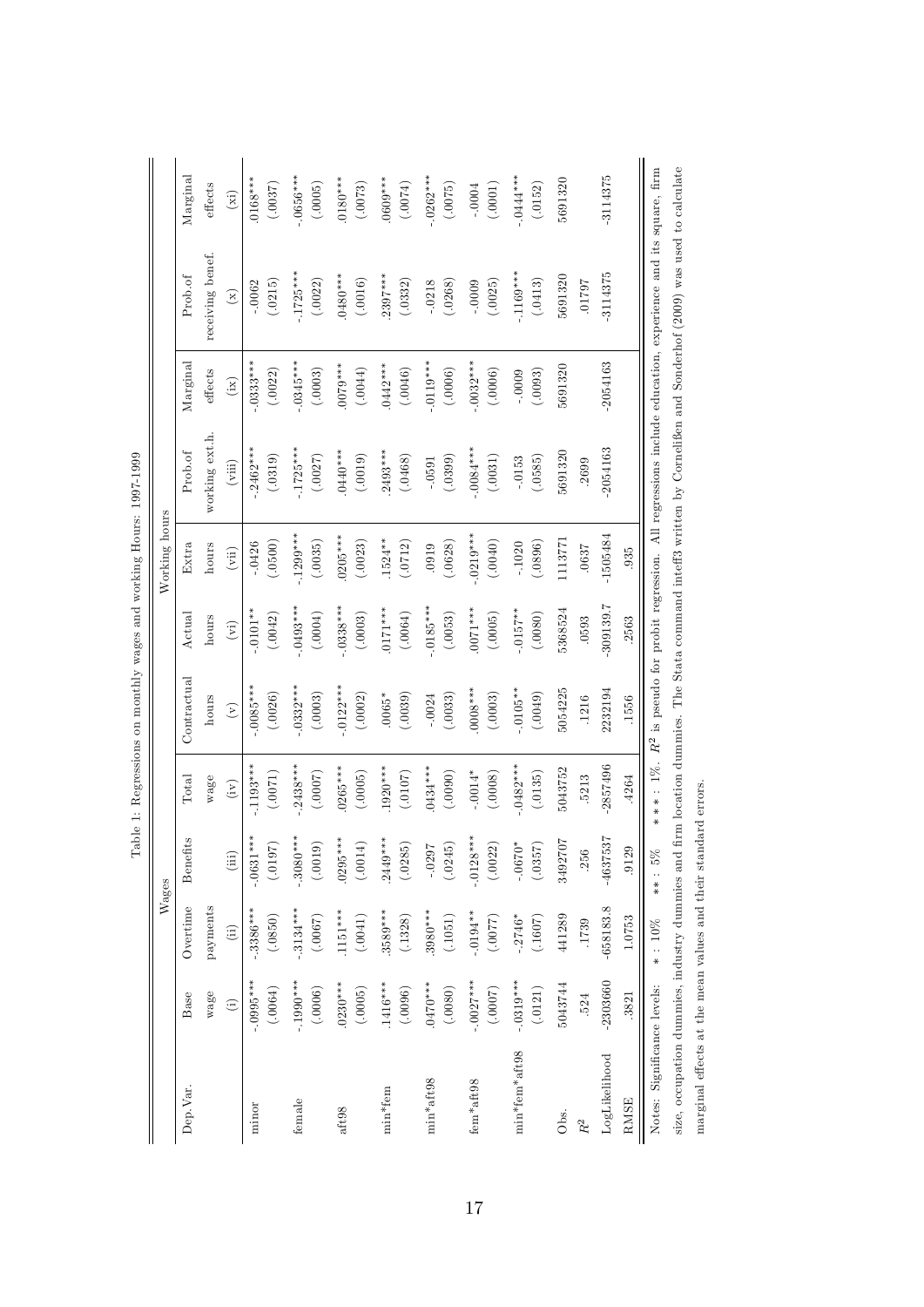The coefficient of the triple interaction term in the probability equation for working extra hours is not significant at  $10\%$ . However, the same coefficient for the extra hours payments is significant and -.27 (col. viii). This means that following the minimum wage increase, the gender pay gap for overtime payments increased 27 percentage points, while there was not a significant change in the probability of working extra hours between minor males and females following the amendment. We should also stress that despite the high value of the coefficient, overtime payments should have a limited effect on the increasing wage gap concerning the fact that only 8% of the minors were working overtime.

Another reason of the increasing wage gap in monthly wage is the opposite trends in the shares of minor females and males receiving extra benefits. We report our estimations on the probability of receiving benefits in columns  $(x)$  and  $(xi)$  of Table 1. Probability of getting extra benefits of minor females decreased relatively after the amendment; but despite this fact, they still remained as the main receivers of benefits as Table 10 in the Appendix shows. The total increase in the gender gap for those already receiving monthly benefits, is  $6.7$  percentage points (col. (iii)).

|                 | <b>Base</b> | Overtime    | <b>Benefits</b> | Total       |
|-----------------|-------------|-------------|-----------------|-------------|
|                 |             |             |                 |             |
|                 | wage        | payments    |                 | wage        |
|                 | (i)         | (ii)        | (iii)           | (iv)        |
| minor           | $-.0895***$ | $-.2396***$ | $-.0576***$     | $-.1044***$ |
|                 | (.0054)     | (.0322)     | (.0198)         | (.0063)     |
| female          | $-.1492***$ | $-.2247***$ | $-.2927***$     | $-.1892***$ |
|                 | (.0005)     | (.0025)     | (.0019)         | (.0006)     |
| aft98           | $.0583***$  | $.0329***$  | $.0457***$      | $.0596***$  |
|                 | (.0004)     | (.0016)     | (.0014)         | (.0005)     |
| $min*$ fem      | $.1222***$  | $.2628***$  | $.2381***$      | $.1655***$  |
|                 | (.0081)     | (.0504)     | (.0287)         | (.0095)     |
| $min*aff.98$    | $.0644***$  | $.2039***$  | $-.0237$        | $.0621***$  |
|                 | (.0068)     | (.0399)     | (.0246)         | (.0080)     |
| $fem*aff98$     | $-.0122***$ | $.0430***$  | $-.0167***$     | $-.0095***$ |
|                 | (.0006)     | (.0029)     | (.0022)         | (.0007)     |
| $min*fem*aff98$ | $-.0136$    | $-.2387***$ | $-.0618*$       | $-.0316***$ |
|                 | (.0103)     | (.0610)     | (.0359)         | (.0120)     |
| Obs.            | 5043681     | 441289      | 3492707         | 5043689     |
| $R^2$           | .6102       | .4537       | .2485           | .5734       |
| LogLikelihood   | $-1484526$  | $-230412.4$ | $-4657615$      | $-2272242$  |
| <b>RMSE</b>     | .3248       | .4079       | .9181           | .3797       |

Table 2: Hourly Wages: 1997-1999

Continued on next page...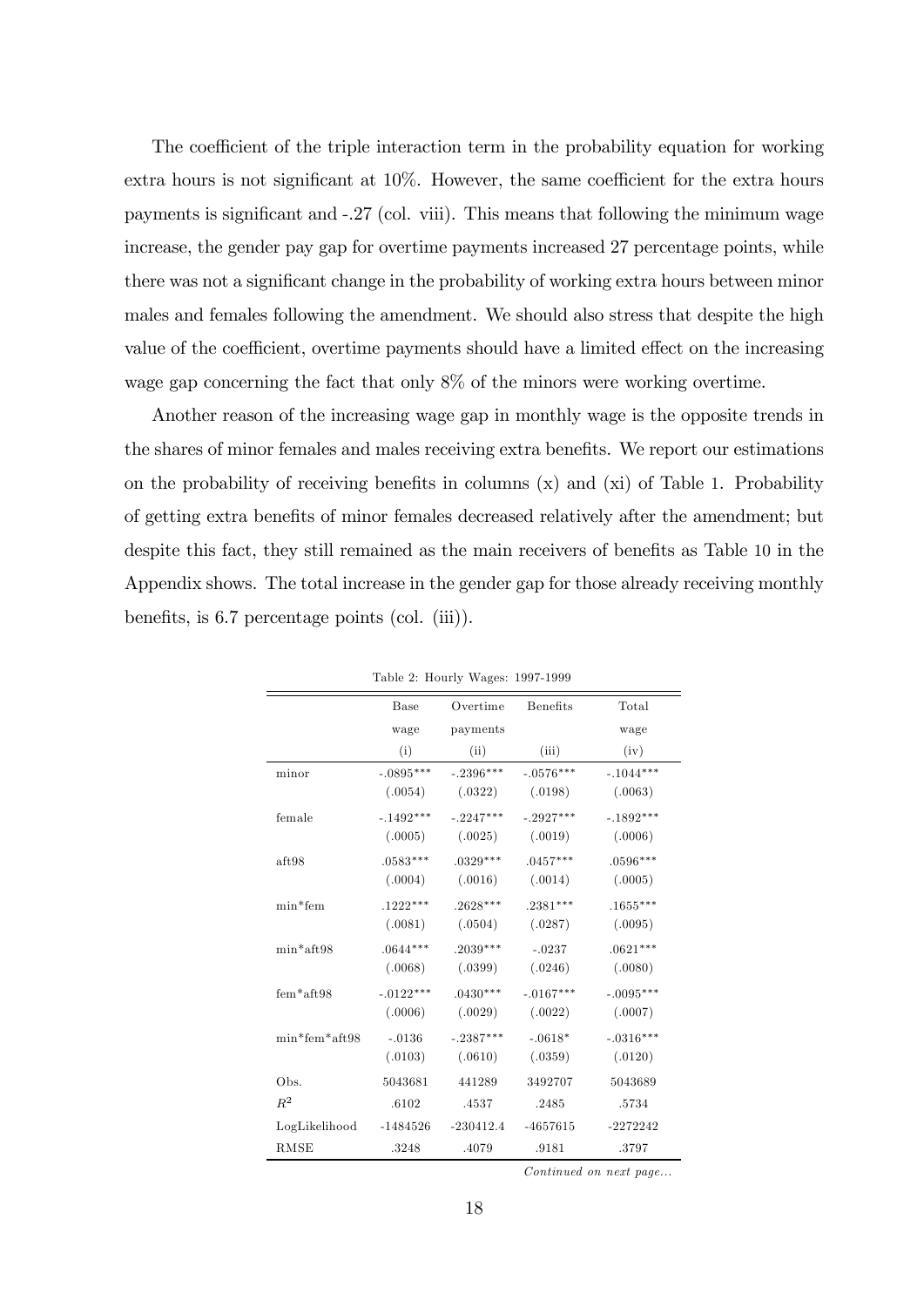... table 2 continued

| Base              | Overtime | <b>Benefits</b> | Total |
|-------------------|----------|-----------------|-------|
| wage              | payments |                 | wage  |
| $\left( i\right)$ | (ii)     | (iii)           | (iv)  |

Notes: Significance levels:  $* : 10\%$   $** : 5\%$   $** * : 1\%$ RMSE is root mean squared error. All regressions include education, experience and its square, firm size, occupation dummies, industry dummies and firm location dummies.

Because it is highly probable that these monthly estimates are driven by the long-term reduction in working hours, we also estimate the same wage equation using hourly wages report the results in Table 2. When we use hourly wages, the coefficient of  $Female*$  $Minor * Aff98$  becomes insignificant for base wage, while the signs and significance for all remaining wage definitions remains similar. In other words, following the amendment, the gender gap for the minors increased significantly in all wage categories but the base wage. The increase in the gap in total is around 3.2 percentage points and significant at  $1\%$ . The insignificant result on the base wages is something expected concerning the fact that the employers are obliged to pay the MW to all employees, but there is no law regulating the distribution of benefits.<sup>11</sup>

Combining these results with the ones that we obtained from probit estimations reported in Table 1, we are able to assert that the 3.2 percentage increase in the hourly pay gap from 1997 to 1999 is a result of multiple factors including: (i) the increasing gap in overtime payments per working hour (23.9%); (ii) the increasing gap in regular and irregular benefits  $(6.7\%)$ ; (iii) the decrease in the probability of receiving benefits of the

 $11$ Aver and Hotchkiss (1995) and Oyer (2005) establish a link between working hours and benefits. In case of a positive link between the two, one may still assert that increasing gender gap on hourly wages after the amendment may be a result of decreasing working hours of the minor females. To control for this, we ran Eq.  $(2)$  for monthly and hourly benefits separately, by also including log of contractual working hours as an explanatory variable. The coefficient of working hours is significant and .56 for monthly and -.43 for hourly benefits. This suggests that, benefits are positively correlated with working hours indeed, but they are determined on a monthly, instead of an hourly basis. The reason for the negative value on the hourly wage is, the variable working hours becomes both a regressand and the denominator of the dependent variable. Despite the fact that benefits and working hours are correlated, the coefficient of the triple interaction term is still significant with a value of -.067 in both equations, meaning that results we obtained are robust to controlling for working hours. Estimation details are available from the authors upon request.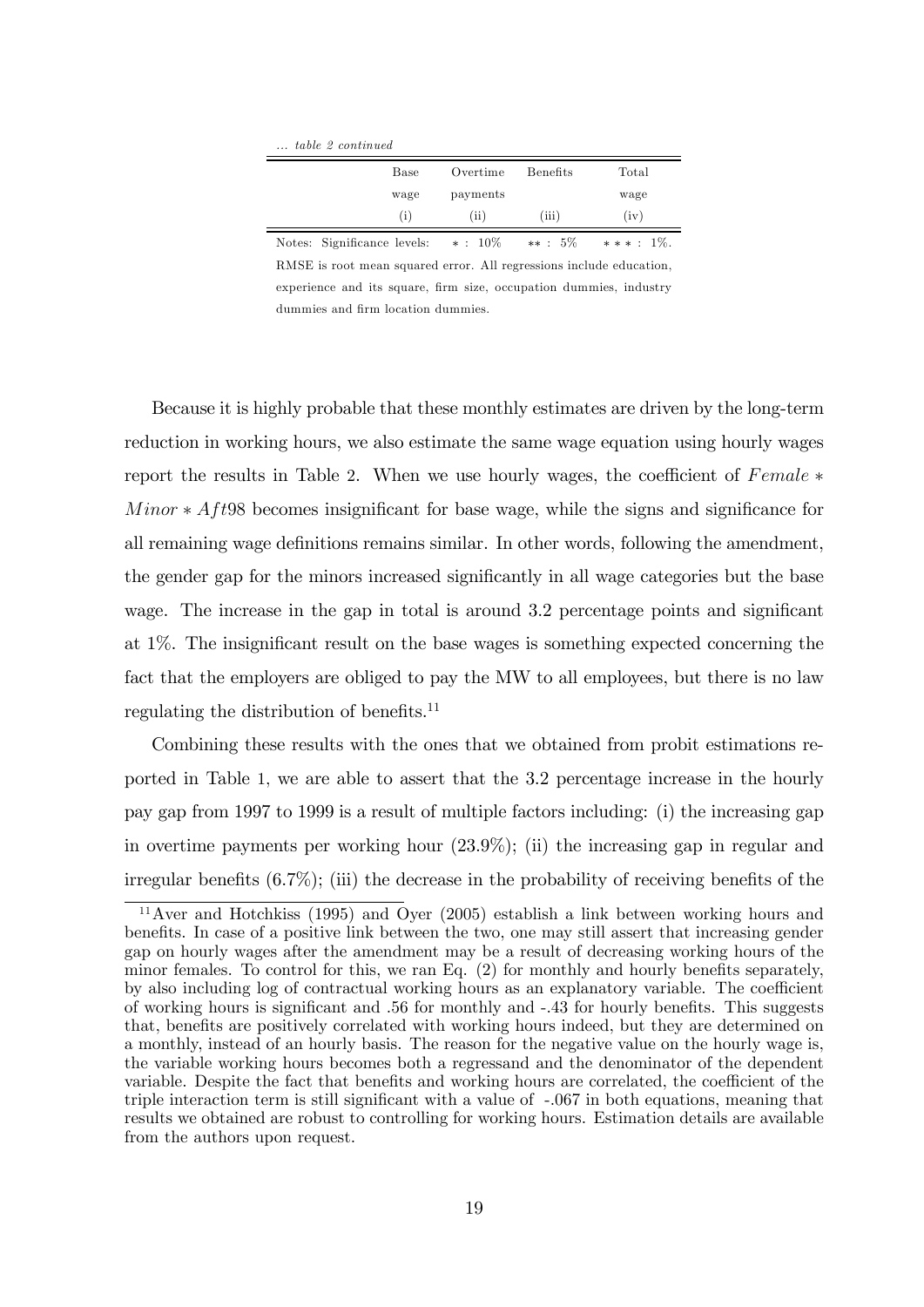minor females.<sup>12</sup> There is also an increasing gap the on base wage, however, this increase is not statistically significant.

To decompose the widening gap in the overtime payments and benefits further, we also calculate and check the significance of the increases in the wages of the minor females and males, separately and report the results in Table 3. The null of equality to zero for the changes in overtime payments for females, and benefits for males were not rejected. On the other hand, there is a significant  $23.7\%$  increase in the overtime payments for the minor males, while their benefits remained stable after the amendment. This means that, the widening gap in the overtime payments was a result of an increase for the minor males after the amendment. Regarding the benefits, however, the reductions in the payments for females, as well as the probability of getting them contributed the increasing gap.

Table 3: Changes in the hourly wage categories of the minor workers

|                                            | Base  | Overtime | <b>Benefits</b> | Total |
|--------------------------------------------|-------|----------|-----------------|-------|
|                                            | wage  | payments |                 | wage  |
| $Females(\beta_3+\beta_5+\beta_6+\beta_7)$ | .097  | .041     | $-.057$         | .081  |
| Joint significance (Prob. value)           | .000  | .372     | .030            | .000  |
| $Males(\beta_3+\beta_5)$                   | 0.123 | 0.237    | 0.022           | 0.122 |
| Joint significance (Prob. value)           | .000  | .000     | .372            | .000  |

Note: The null hypothesis is the equality of the sum of the coefficients

to zero in the joint significance tests

Despite the redistribution of benefits and overtime payments against the minor females after the amendment, their adjusted hourly real total wage increased around 8.1%. The same increase for the minor males was 12.2%. In other words, the reduction in and redistribution of the fringe benefits was not large enough to dominate the effect on the real wage of the either sex.

#### 6 Robustness Checks

In this section, we report the results of several robustness checks that we executed on our results. Because the analysis carried above is based on DDD methodology, it is essential

<sup>12</sup>Results with alternative time settings are similar and we report them in Table 11 .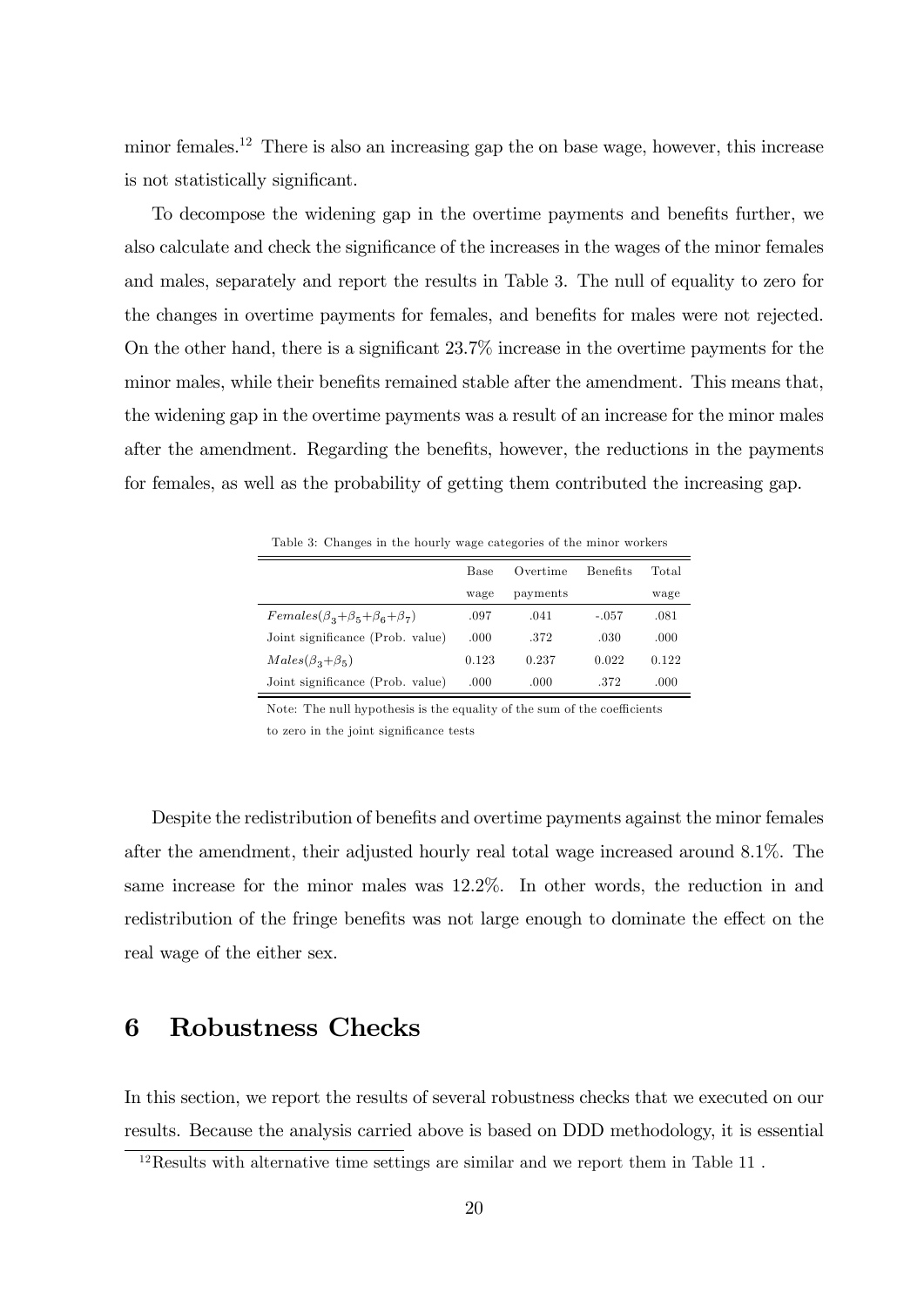that the wage gap of the treatment (minors) and the control group (adults) were similar in the absence of a change in the MW. Although Figure 4 shows that this is the case, we also created an alternative control group, consisting of employees who are older than 20 and younger than 30 years of age. This way, we expect to eliminate the young employees who might be affected by the amendment through substitution and senior employees who might have different wage trends. Furthermore, concerning the part-time working law which was passed in July 1999 and provided tax exemptions to firms which hired new workers with part-time contracts after that date, we dropped employees who were in coverage of the law.

As Table 4 shows, our observation of an increasing gender gap for the minors following 1998 is robust to a selection of an alternative control group. The coefficient of the triple interaction term is still significant, although it gets smaller in absolute number for monthly wages (from  $4.8\%$  to  $3.1\%$ ). The relatively big difference between on monthly estimations is most probably a result of the working hour trend differences between the minors and the seniors. However, on hourly wages, the choice of an alternative control group makes a 0.2 percentage point difference, only.

The most important difference that the change of the control group makes is on the coefficient of *female*, the gender wage gap for the adult group. Its absolute value decreases from 19% to 14% after the change, which indicates that the gender gap is much higher among the employees whose age is above 30 years. Instead of being the effect of the age, it is more likely that the wage gap increases at the higher levels of income, which is positively correlated with experience (thus, age), an explanation which is in line with our observation on the widening gender gap after the MW increase.

|            | Monthly wage | Hourly wage |
|------------|--------------|-------------|
|            | (i)          | (ii)        |
| minor      | $-.0882***$  | $-.1291***$ |
|            | (.0075)      | (.0067)     |
| female     | $-.1727***$  | $-.1384***$ |
|            | (.0019)      | (.0017)     |
| aft98      | $.0518***$   | $.0712***$  |
|            | (.0014)      | (.0013)     |
| $min*$ fem | $.1317***$   | $.1177***$  |

Table 4: Total-wage regressions with an alternative control group: 1997-1999

Continued on next page...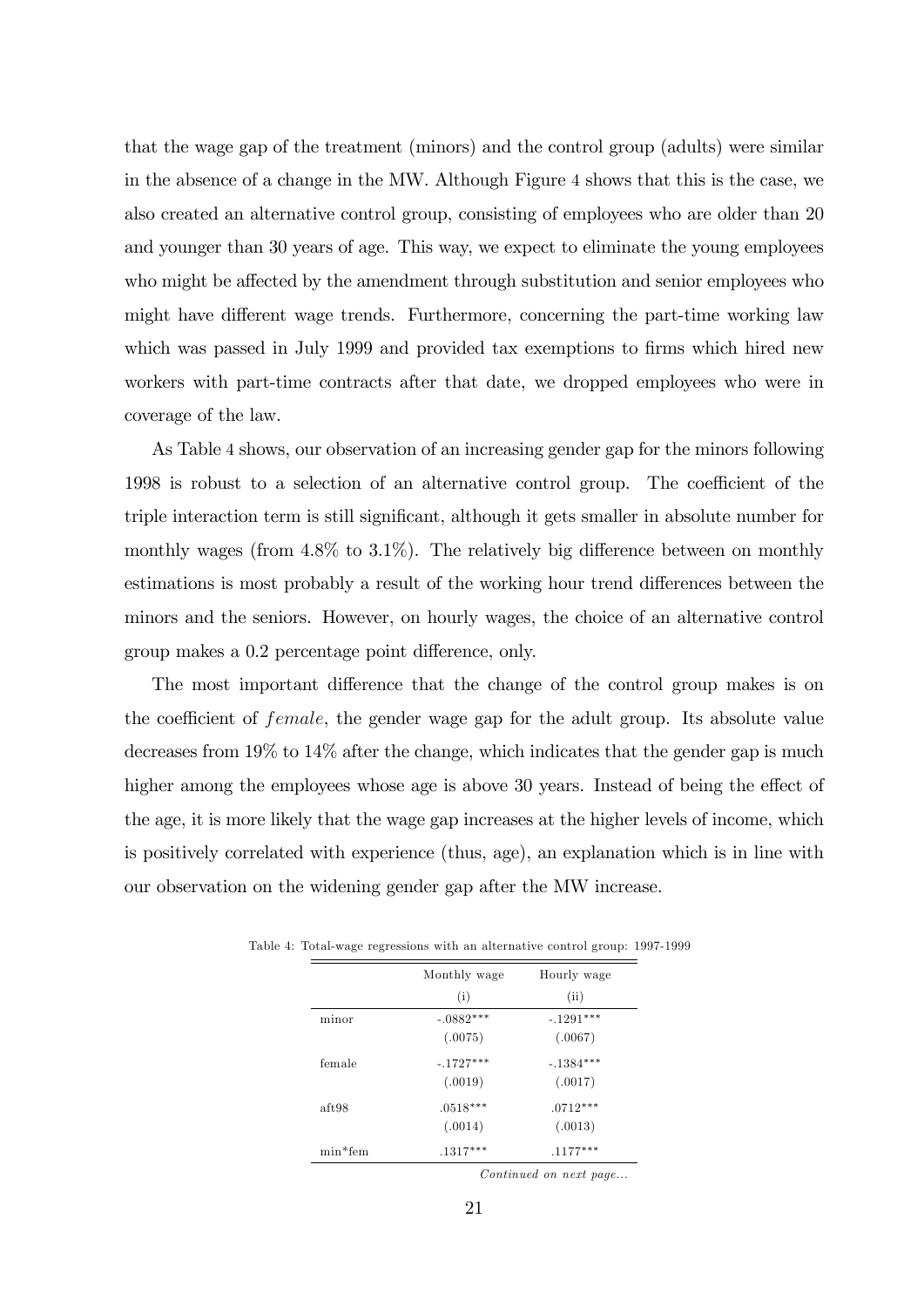| $\ldots$ table 4 continued |              |             |
|----------------------------|--------------|-------------|
|                            | Monthly wage | Hourly wage |
|                            | (i)          | (ii)        |
|                            | (.0108)      | (.0097)     |
| $min*$ aft.98              | $.0263***$   | $.0497***$  |
|                            | (.0092)      | (.0082)     |
| $fem*aff.98$               | $.0068***$   | $-.0004$    |
|                            | (.0021)      | (.0019)     |
| $min*few*aft98$            | $-.0309**$   | $-.0298**$  |
|                            | (.0139)      | (.0125)     |
| Obs.                       | 793920       | 793917      |
| $R^2$                      | .4085        | .456        |
| LogLikelihood              | $-416966.7$  | $-332468.3$ |
| RMSE                       | .4091        | .3678       |

Notes: Significance levels:  $*: 10\%$   $**: 5\%$   $**$ : 1%. RMSE is root mean squared error. The dependent variable is log hourly total real wages. All regressions include education, experience and its square, firm size, occupation dummies, industry dummies and firm location dummies.

We also check the validity of our findings by applying placebo amendments to the other years in the panel. By doing so, we test if the DDD methodology we employ produces negative significant coefficients for the triple interaction term for the years when there was no increase in the MW. We run regressions based on the equation (2) by replacing the dummy  $aff98$  with  $aff$ , taking the value 1 for the year of the placebo amendment and after. We run each equation for two-year periods, except for 2000 and 2002 due to the unavailability of data for year 2001. In each equation, the dependent variable is the log hourly real total wage, the main variable which we base our analysis on. Table 5 show that, there is not any year but 1998 which the triple interaction term has a negative significant coefficient. There are two significant coefficients, which are both positive, for years 1997 and 2003. There is apparently at least one other external factor -which is not a decrease in the MW- which narrowed the gender gap significantly for those years; a factor that we are not able to control for.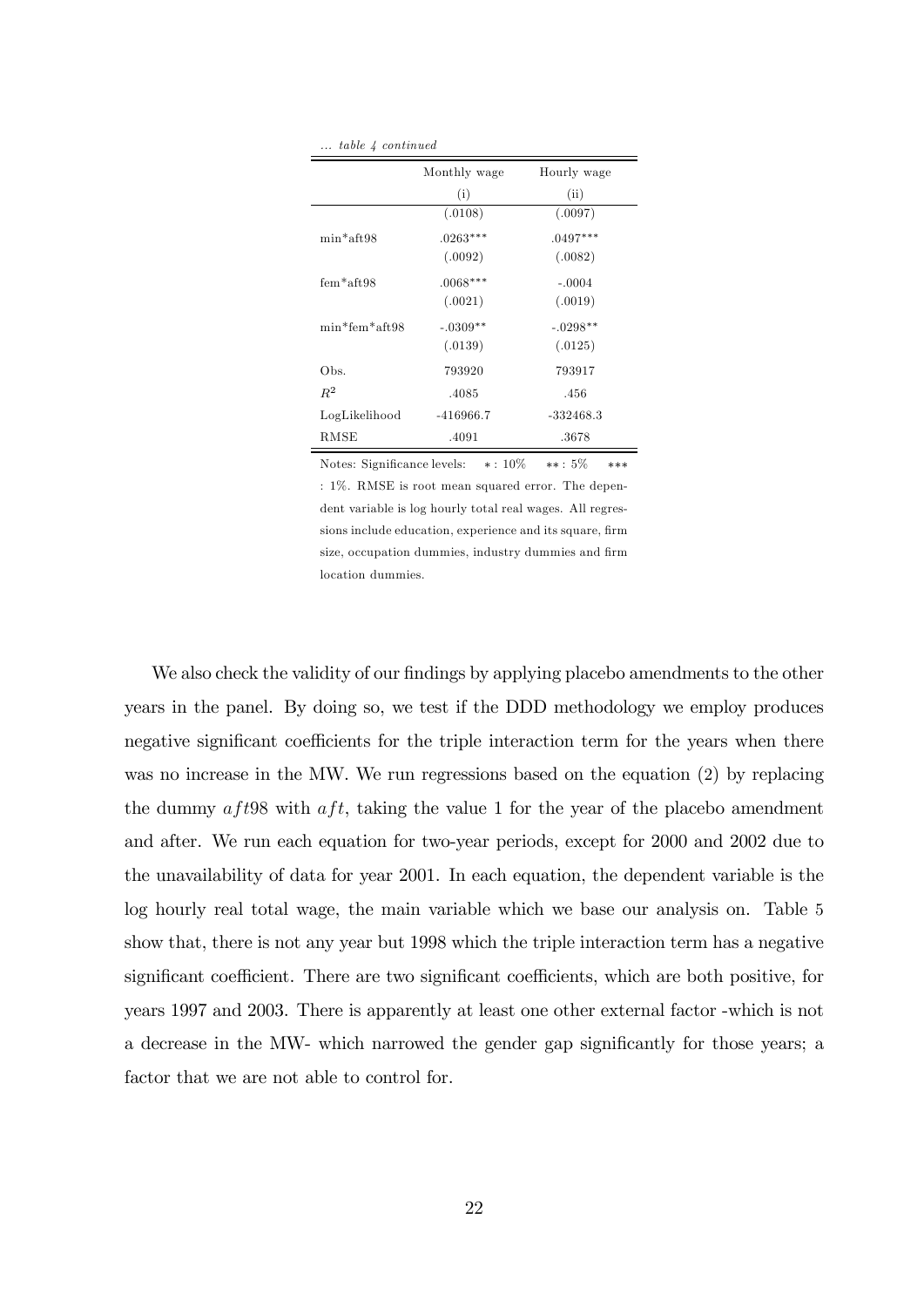|                                                                                                                                                              |              |               | Table 5: Placebo amendments for the other years in panel |            |                |                |            |             |                                                                                 |
|--------------------------------------------------------------------------------------------------------------------------------------------------------------|--------------|---------------|----------------------------------------------------------|------------|----------------|----------------|------------|-------------|---------------------------------------------------------------------------------|
|                                                                                                                                                              | 1996         | 1997          | 1999                                                     | 2000       | 2002           | 2003           | 2004       | 2005        | 2006                                                                            |
|                                                                                                                                                              | $\odot$      | $\widehat{a}$ | (iii)                                                    | (iv)       | $\binom{v}{v}$ | $\binom{1}{k}$ | (vii)      | (viii)      | (ix)                                                                            |
| minor                                                                                                                                                        | $.1225***$   | $0820***$     | $0329***$                                                | $0326***$  | $0195***$      | $.0200***$     | $0184***$  | $0.0258***$ | $.0184***$                                                                      |
|                                                                                                                                                              | (.0069)      | (0078)        | (0070)                                                   | (.00066)   | (.0064)        | (.0059)        | (.0068)    | (.00066)    | (7500.)                                                                         |
| female                                                                                                                                                       | $.1869***$   | $.1902***$    | $.1963***$                                               | $.1981***$ | 1976***        | $.1978***$     | $1988***$  | $.1924***$  | $.1852***$                                                                      |
|                                                                                                                                                              | (0.0007)     | (7000.)       | (.0006)                                                  | (.0006)    | (.0006)        | (.0006)        | (.0006)    | (.0006)     | (.0006)                                                                         |
| aft                                                                                                                                                          | $0265***$    | $0281***$     | $0269***$                                                | $0148***$  | $0086***$      | $.0144***$     | $0070***$  | $.0158***$  | $0258***$                                                                       |
|                                                                                                                                                              | (.0005)      | (.0006)       | (.0005)                                                  | (.0005)    | (.0005)        | (0.0004)       | (.0004)    | (.0004)     | (.0004)                                                                         |
| $min*fem$                                                                                                                                                    | $1612***$    | $1423***$     | $1299***$                                                | 1317****   | $1076***$      | $1047***$      | $1239***$  | $1365***$   | $1423***$                                                                       |
|                                                                                                                                                              | (.0103)      | (.0115)       | (.0104)                                                  | (.0100)    | (.0099)        | (.0091)        | (.0108)    | (.0108)     | (.0093)                                                                         |
| $min*aft$                                                                                                                                                    | $0266***$    | $.0271***$    | (.0083)                                                  | (.0091)    | $-0123$        | $0.0195***$    | $.0138*$   | (.8200)     | $.0135*$                                                                        |
|                                                                                                                                                              | (.0085)      | (.0102)       | .0010                                                    | .0093      | (.0085)        | (0.0074)       | (.0080)    | .0080       | (.0072)                                                                         |
| $fem*aff$                                                                                                                                                    | $-0.0024***$ | $0024***$     | $-0043***$                                               | $.0043***$ | $0021***$      | (7000.)        | $0044***$  | (.0007)     | $-0062***$                                                                      |
|                                                                                                                                                              | (.0008)      | (.0009)       | (7000.)                                                  | (.0008)    | (.0008)        | .0010          | (7000.)    | $-0001$     | (7000.)                                                                         |
| $fem*min*aff$                                                                                                                                                | (.0128)      | $0321**$      | $-0089$                                                  | (.0140)    | (.0132)        | $0251***$      | (.0128)    | (.0127)     | $-.0032$                                                                        |
|                                                                                                                                                              | .0001        | (.0152)       | (.0125)                                                  | $-.0217$   | .0004          | (.0117)        | .0139      | .0042       | (.0117)                                                                         |
| Obs.                                                                                                                                                         | 4600656      | 3113460       | 5251576                                                  | 3588872    | 3803375        | 6206915        | 3576980    | 6889601     | 7177214                                                                         |
| LogLikelihood                                                                                                                                                | $-2265615$   | -1538817      | $-2263681$                                               | $-1543411$ | $-1690828$     | $-2975352$     | $-3311254$ | -3596231    | 3837197                                                                         |
| $R^2$                                                                                                                                                        | .5591        | 5538          | .5834                                                    | .5854      | 5752           | 5549           | .5425      | .5314       | .5209                                                                           |
| include education, experience and its square, firm size, occupation dummies, industry dummies and firm location dummies. Each<br>Notes: Significance levels: |              | $\ast$ : 10%  | **: 5%                                                   |            |                |                |            |             | ***: 1%. The dependent variable is log hourly total real wages. All regressions |
| column show results for one year before and after the placebo amendment; except for column (ii) and column (iv), which show                                  |              |               |                                                          |            |                |                |            |             |                                                                                 |
| results only one year; and column (v), which compares years 2000 and 2002.                                                                                   |              |               |                                                          |            |                |                |            |             |                                                                                 |

|        | no in non<br>ŕ.<br>į<br>Š<br>l                                                      |
|--------|-------------------------------------------------------------------------------------|
|        | $\frac{1}{2}$<br>$\frac{1}{2}$<br>l,                                                |
|        | ì                                                                                   |
|        | IOI                                                                                 |
|        | こうしょう ちょうこう<br>a on drag on+<br>֦֦֧֦֧֦֧֦֦֧֦֧֦֧֦֧֦֧֦֧֦֧֦֧ׅ֧֦֧֦֧֚֚֚֚֚֬֝֝֜֓֞<br>I<br>ł |
|        | į                                                                                   |
| .<br>F | ١<br>í                                                                              |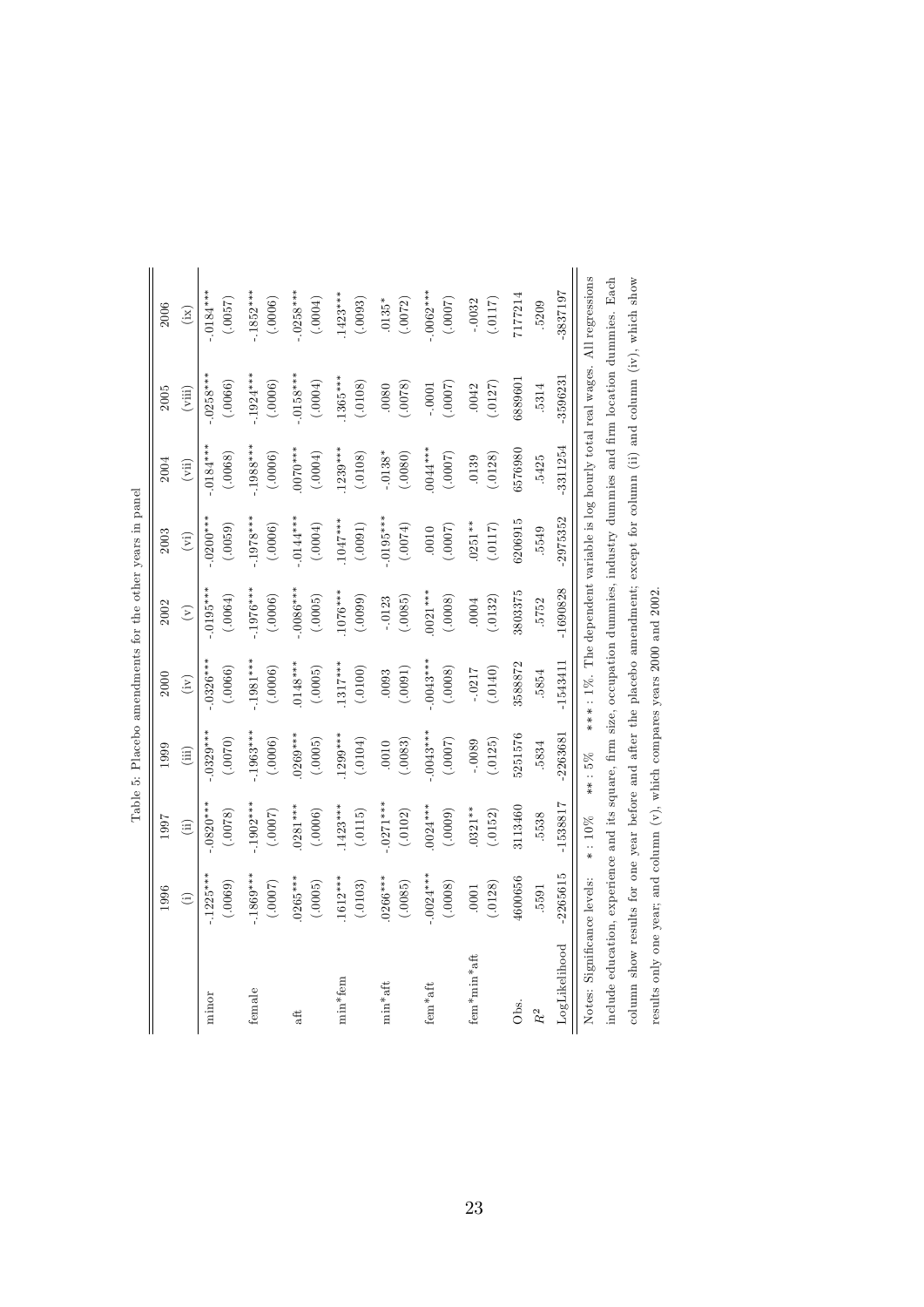If the widening wage gap is a result of the MW increase, as we assert in this paper, the effect should be stronger on regions and/or industries where the share of minors who are affected by the MW increase among all minors is higher than the others. To test for this, we create clusters based on the district and the industry of the firm and calculate the share of minors highly affected by the MW increase among all minors for each cluster for 1997.<sup>13</sup> We consider a minor "highly affected" if her/his wage is higher than  $73\%$ percent and less than 95% of the full MW in 1997. Then, we split the panel in two, based on the share of the "highly affected" minors, taking a  $40\%$  level as a threshold, and run the regression in equation  $(2)$  for log hourly real total wages. As Table 6 shows, the effect on the wage gap becomes stronger for the highly affected group, while the coefficient is not significant with the same sign for the less affected group. This observation is valid for both monthly and hourly wages. For the highly affected clusters, the increase in the wage gap is becomes 3.4 and 5.5 percentage points for hourly and monthly wages, respectively, which are both higher than the values we report in Tables 1 and 2.

|                 | Monthly wage |             |             | Hourly wage |
|-----------------|--------------|-------------|-------------|-------------|
|                 | Highly       | Less        | Highly      | Less        |
|                 | affected     | affected    | affected    | affected    |
|                 | (i)          | (ii)        | (iii)       | (iv)        |
| minor           | $-.1819***$  | $-.0781***$ | $-.1956***$ | $-.0383***$ |
|                 | (.0090)      | (.0106)     | (.0079)     | (.0095)     |
| female          | $-.2253***$  | $-.2533***$ | $-.1873***$ | $-.1888***$ |
|                 | (.0011)      | (.0010)     | (.0009)     | (.0008)     |
| aft98           | $.0271***$   | $.0260***$  | $.0652***$  | $.0566***$  |
|                 | (.0008)      | (.0007)     | (.0007)     | (.0006)     |
| $min*$ fem      | $.2271***$   | $.1072***$  | $.1898***$  | $.1344***$  |
|                 | (.0126)      | (.0178)     | (.0111)     | (.0159)     |
| $min*$ aft98    | $.0478***$   | $.0400***$  | $.0654***$  | $.0549***$  |
|                 | (.0114)      | (.0132)     | (.0101)     | (.0118)     |
| $fem*aff98$     | $-.0054***$  | $.0025**$   | $-.0112***$ | $-.0079***$ |
|                 | (.0012)      | (.0011)     | (.0011)     | (.0010)     |
| $min*fem*aff98$ | $-.0547***$  | $-.0145$    | $-.0338**$  | $-.0218$    |
|                 | (.0161)      | (.0220)     | (.0142)     | (.0196)     |
| Obs.            | 1826254      | 3217498     | 1826191     | 3217498     |
| $\mathbb{R}^2$  | .4176        | .5262       | .4518       | .5756       |

Table 6: Total-wage regressions for highly- and less-affected clusters: 1997-1999

Continued on next page...

<sup>13</sup> 260 clusters in total, composed of 20 districts and 13 industries.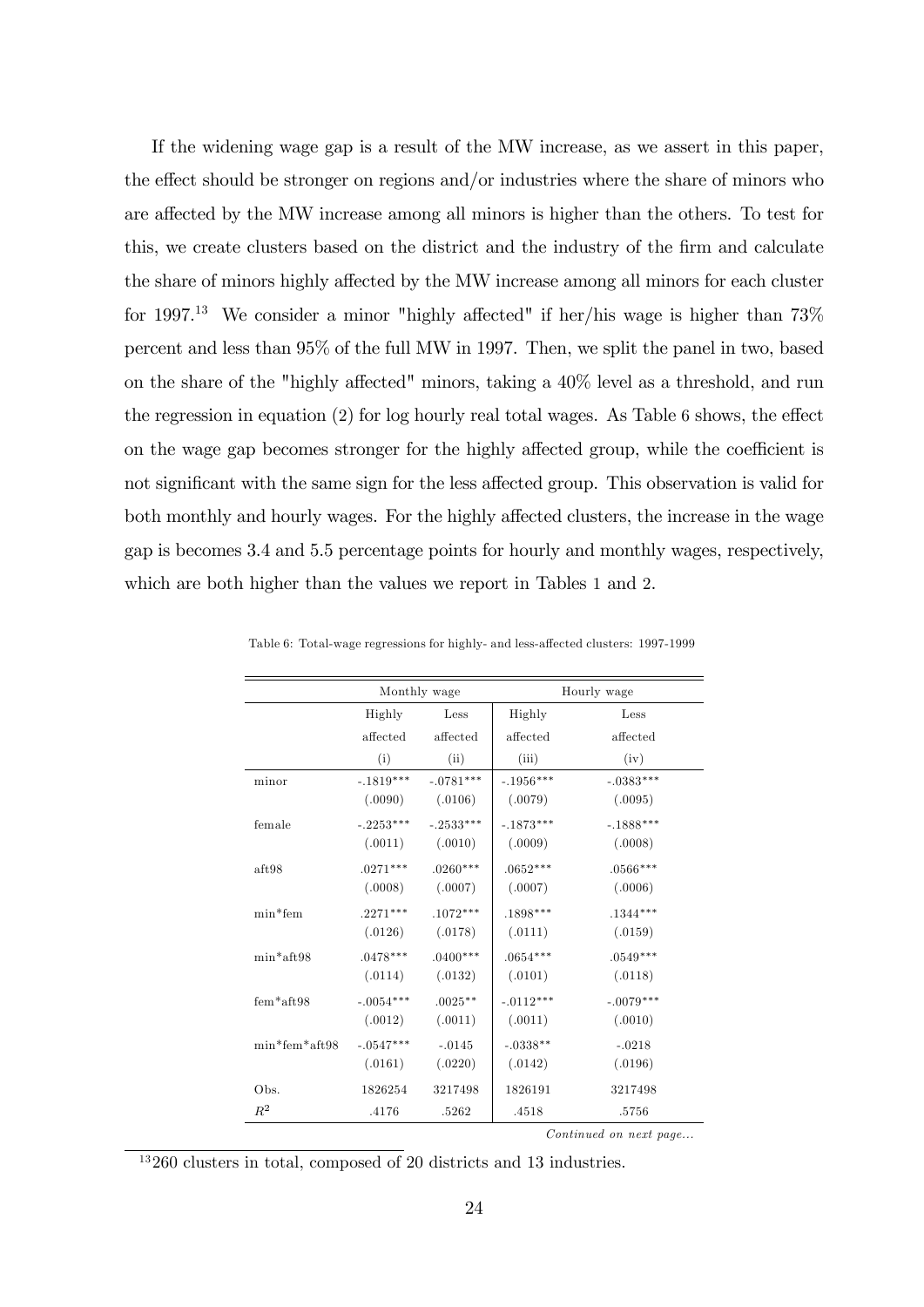... table 6 continued

|               | Monthly wage      |            |             | Hourly wage |  |
|---------------|-------------------|------------|-------------|-------------|--|
|               | Highly            | Less       | Highly      | Less        |  |
|               | affected          | affected   | affected    | affected    |  |
|               | $\left( i\right)$ | (ii)       | (iii)       | (iv)        |  |
| LogLikelihood | $-835080.1$       | $-1975403$ | $-604768.9$ | $-1613059$  |  |
| RMSE          | .3823             | .4471      | .337        | .3995       |  |

Notes: Significance levels:  $* : 10\%$   $** : 5\%$   $** * : 1\%$ . RMSE is root mean squared error. The dependent variable is log hourly total real wages. All regressions include education, experience and its square, firm size occupation dummies, industry dummies and Örm location dummies.

### 7 Conclusion

This paper provides new insights on the wage gender gap following an increase on the MW, and relates it with fringe benefits and overtime payments. In doing so, we explore the 1998 amendment of the Portuguese MW law, which have increased minors' MW from 75% to 100% of the full minimum.

We start describing the evolution of the gender pay gap in Portugal, for the period 1995-2007. Results suggest a sharp increase of the gap on total wage after the amendment, while the effect on the base wage, which is subject to the MW law, is moderate. In a second stage, we estimate wage regressions based on a difference-in-difference-in-difference estimator. We conduct separate analysis for base wage, overtime payments and fringe benefits, as well as the probability of receiving benefits and working overtime. Estimation results reveal a widening of the gap among minor workers, apparently caused by redistribution of fringe benefits and overtime payments following the amendment. These extra components of income kept rising after the MW increase for both sexes on average, however, the increase was stronger for males.

These set of results show that, (i) there is a small impact of the MW increase on overtime payments and fringe benefits, which may be used as a tool to create wage differentials among different types of workers; and (ii) discrimination may be a function of the wage level, as the previous studies on the "glass-ceiling effect" suggest. In this sense, the MW increase of 1998 revealed, if not caused, the underlying gender discrimination at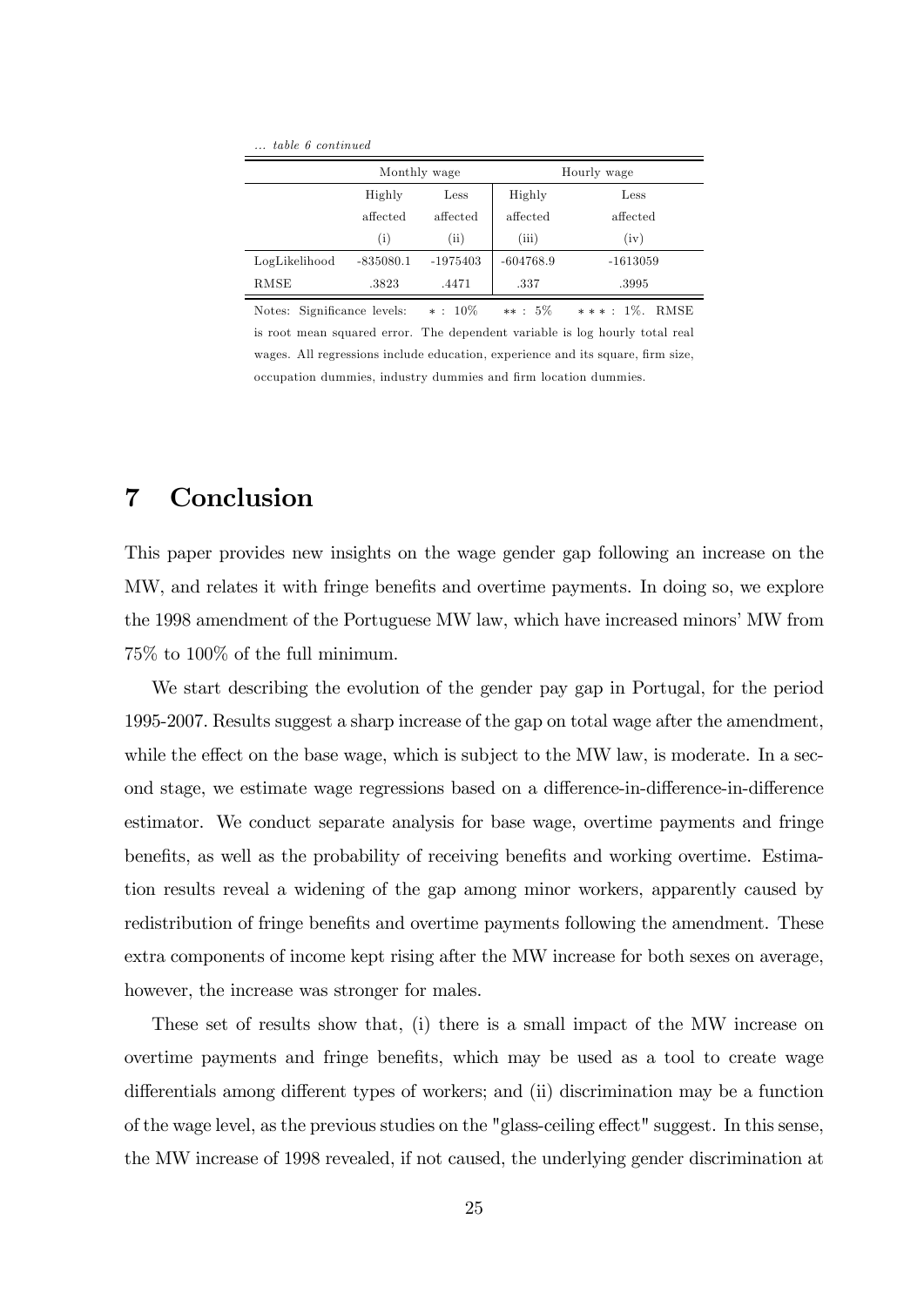higher wage levels of the distribution for the minor employees.

## A Appendix: Descriptive Statistics

|      | minor  | female | min*fem |
|------|--------|--------|---------|
|      | (i)    | (ii)   | (iii)   |
| 1995 | 0.0092 | 0.3972 | 0.0042  |
| 1996 | 0.0073 | 0.4019 | 0.0033  |
| 1997 | 0.0069 | 0.4070 | 0.0030  |
| 1998 | 0.0061 | 0.4111 | 0.0026  |
| 1999 | 0.0049 | 0.4177 | 0.0021  |
| 2000 | 0.0046 | 0.4208 | 0.0019  |
| 2002 | 0.0043 | 0.4186 | 0.0017  |
| 2003 | 0.0029 | 0.4249 | 0.0011  |
| 2004 | 0.0029 | 0.4255 | 0.0011  |
| 2005 | 0.0036 | 0.4310 | 0.0014  |
| 2006 | 0.0030 | 0.4362 | 0.0011  |
| 2007 | 0.0030 | 0.4399 | 0.0012  |

Table 7: Means of the selected dummy variables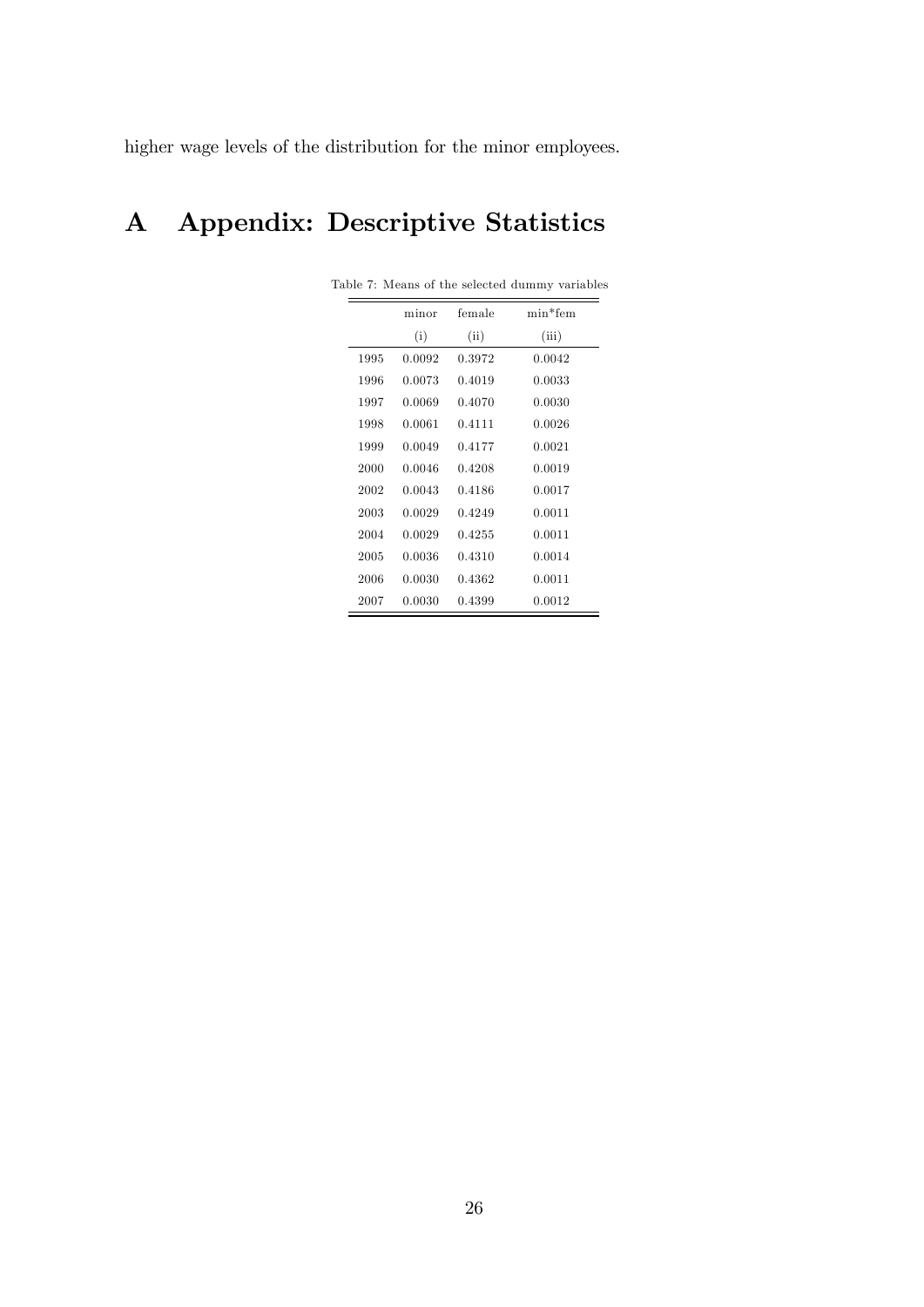|      |               | Monthly       | wages         |            |                                        |                             | Hourly pages                 |                   |           | Characteristics            |            |
|------|---------------|---------------|---------------|------------|----------------------------------------|-----------------------------|------------------------------|-------------------|-----------|----------------------------|------------|
| Year | Log real      | Log real      | Log real      | Log real   | Log real                               | Log real                    | Log real                     | Log real          | Education | Age                        | Experience |
|      | base wage     | benefits      | overtm. paym. | total wage | base wage                              | benefits                    | overtm. paym.                | total wage        |           |                            |            |
|      | $\widehat{E}$ | $\widehat{a}$ | $\rm (iii)$   | (iv)       | $\begin{pmatrix} \nabla \end{pmatrix}$ | $\left( \mathrm{vi}\right)$ | $\left( \mathrm{vii}\right)$ | $(\mathrm{viii})$ | (ix)      | $\left( \mathbf{x}\right)$ | (xi)       |
| 1995 | 5.717         | 4.118         | 3.173         | 5.848      | 0.587                                  | $-1.014$                    | 1.294                        | $0.711\,$         | 5.654     | 17.175                     | 1.253      |
|      | 0.337         | 0.753         | 1.087         | 0.366      | 0.278                                  | $0.751\,$                   | 0.501                        | 0.328             | 1.569     | 0.606                      | 0.503      |
| 1996 | 5.771         | 4.258         | 3.014         | 5.917      | 0.642                                  | $-0.876$                    | 1.256                        | 0.780             | $5.905$   | 17.232                     | 1.273      |
|      | 0.356         | 0.794         | 1.067         | 0.389      | 0.310                                  | 0.806                       | 0.447                        | 0.368             | 1.741     | 0.553                      | 0.493      |
| 1997 | 5.773         | 4.285         | 3.331         | 5.936      | 0.674                                  | $-0.811$                    | 1.321                        | 0.829             | 6.089     | 17.282                     | 1.302      |
|      | 0.343         | 0.780         | 1.117         | 0.375      | 0.288                                  | 0.787                       | 0.490                        | 0.346             | 1.856     | 0.490                      | 0.457      |
| 1998 | 5.820         | 4.271         | 3.617         | 5.986      | 0.773                                  | $-7.777$                    | 1.392                        | 0.931             | 6.445     | 17.313                     | 1.324      |
|      | 0.325         | $0.790\,$     | 1.076         | 0.360      | 0.228                                  | 0.800                       | 0.370                        | 0.305             | 2.008     | 0.473                      | 0.446      |
| 1999 | 5.860         | 4.270         | 3.616         | 6.024      | 0.831                                  | $-0.759$                    | 1.464                        | 0.986             | 6.515     | 17.355                     | 1.362      |
|      | 0.324         | 0.796         | 1.093         | 0.362      | 0.206                                  | 0.798                       | 0.366                        | 0.292             | 2.089     | 0.449                      | 0.431      |
| 2000 | 5.878         | 4.335         | 3.640         | 6.049      | $0.855\,$                              | $-0.696$                    | 1.403                        | $1.015$           | 6.717     | 17.333                     | 1.342      |
|      | 0.351         | 0.785         | 1.064         | 0.385      | 0.200                                  | 0.774                       | 0.375                        | 0.284             | 2.094     | 0.475                      | 0.450      |
| 2002 | 5.844         | 4.420         | 3.510         | 6.033      | 0.846                                  | $-0.594$                    | 1.349                        | 1.024             | F60.7     | 17.327                     | 1.335      |
|      | 0.392         | 0.784         | 0.972         | 0.420      | 0.185                                  | 0.786                       | 0.384                        | 0.295             | 2.164     | $0.473\,$                  | 0.449      |
| 2003 | 5.821         | 4.382         | 3.609         | 6.015      | 0.824                                  | $-0.618$                    | 1.371                        | 1.008             | 7.214     | 17.352                     | 1.355      |
|      | 0.390         | 0.793         | 1.058         | 0.415      | $0.170\,$                              | 0.790                       | 0.339                        | 0.285             | 2.123     | 0.457                      | 0.442      |
| 2004 | 5.801         | 4.285         | 3.569         | 5.988      | 0.849                                  | $-0.657$                    | 1.312                        | 1.027             | 7.486     | 17.321                     | 1.323      |
|      | 0.423         | $\!0.803\!$   | 0.939         | 0.428      | 0.180                                  | 0.795                       | 0.348                        | 0.277             | 2.090     | 0.482                      | $0.470\,$  |
| 2005 | 5.738         | 4.243         | 3.648         | 5.931      | $0.865\,$                              | $-0.623$                    | 1.326                        | 1.049             | 7.611     | 17.306                     | 1.305      |
|      | 0.499         | 0.848         | 0.929         | 0.503      | 0.200                                  | 0.817                       | 0.346                        | 0.300             | 2.109     | 0.479                      | 0.468      |
| 2006 | 5.714         | 4.290         | 3.761         | 5.919      | 0.852                                  | $-0.582$                    | 1.370                        | 1.048             | 7.931     | 17.312                     | 1.307      |
|      | 0.510         | 0.827         | 0.996         | 0.525      | 0.196                                  | 0.802                       | 0.332                        | 0.304             | 2.065     | 0.483                      | 0.478      |
| 2007 | 5.689         | 4.318         | 3.774         | 5.908      | 0.860                                  | $-0.523$                    | 1.370                        | 1.072             | 8.133     | 17.320                     | 1.308      |
|      | 0.550         | 0.864         | 0.947         | 0.555      | 0.183                                  | 0.842                       | 0.302                        | 0.309             | 2.077     | 0.489                      | 0.480      |

Table 8: Descriptive statistics for the minors (Means and standard deviations) Table 8: Descriptive statistics for the minors (Means and standard deviations)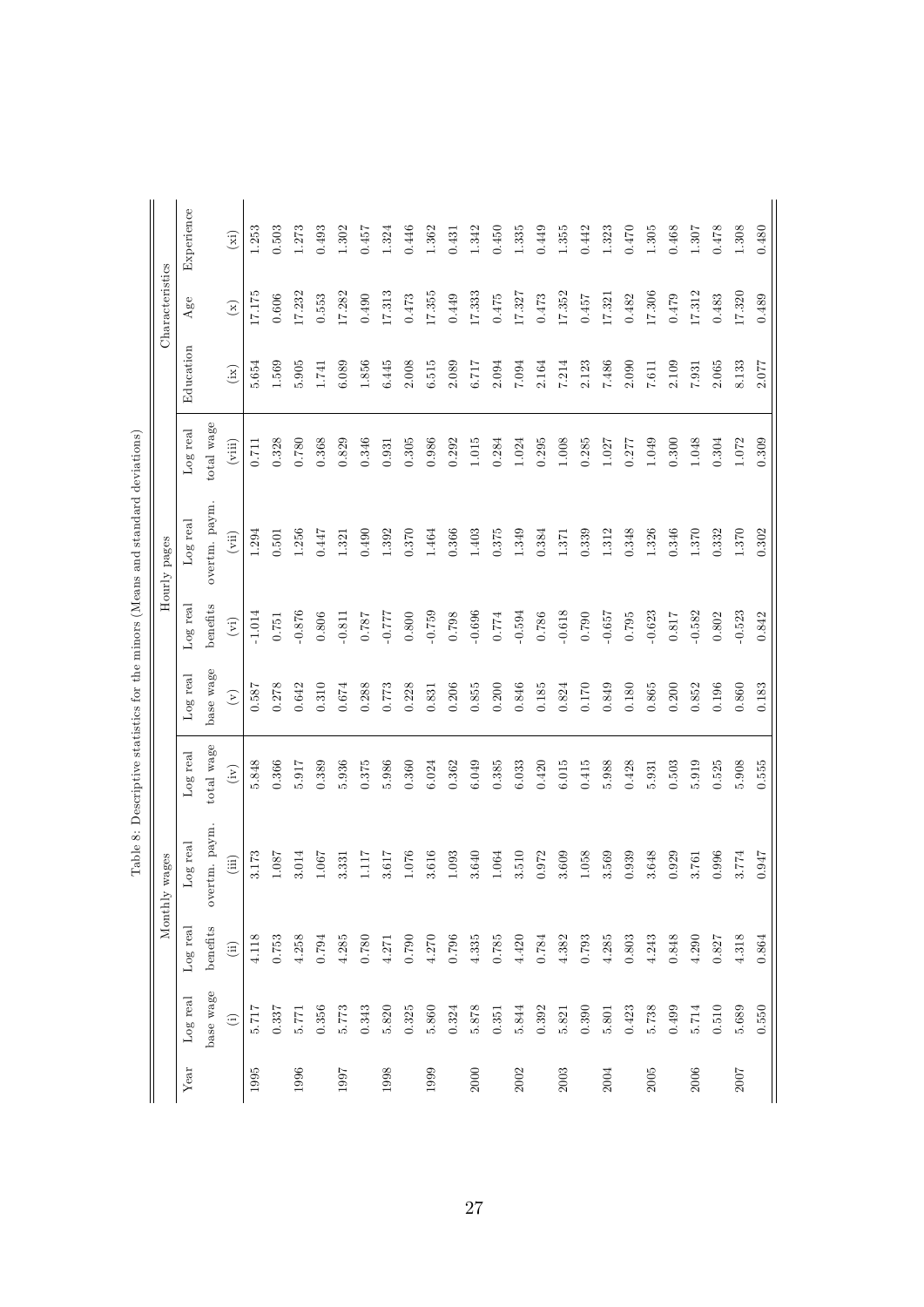|      |                                                |               | wages<br>Monthly |            |                                        |                             | Hourly pages  |            |           | Characteristics           |            |
|------|------------------------------------------------|---------------|------------------|------------|----------------------------------------|-----------------------------|---------------|------------|-----------|---------------------------|------------|
| Year | Log real                                       | Log real      | Log real         | Log real   | Log real                               | Log real                    | Log real      | Log real   | Education | Age                       | Experience |
|      | base wage                                      | benefits      | overtm. paym.    | total wage | base wage                              | benefits                    | overtm. paym. | total wage |           |                           |            |
|      | $\begin{matrix} \vdots \\ \vdots \end{matrix}$ | $\widehat{a}$ | (iii)            | (iv)       | $\begin{pmatrix} \nabla \end{pmatrix}$ | $\left( \mathrm{vi}\right)$ | (vii)         | (viii)     | (ix)      | $\left(\mathbf{x}\right)$ | (xi)       |
| 1995 | 6.338                                          | 1777          | 4.280            | 6.510      | 1.240                                  | $-0.330$                    | 2.045         | 1.390      | 6.632     | 37.464                    | 20.928     |
|      | $0.565\,$                                      | 1.087         | 1.217            | 0.626      | 0.545                                  | 1.102                       | 0.626         | $0.605$    | 3.538     | 11.638                    | 11.800     |
| 1996 | 6.358                                          | 4.852         | 4.213            | 6.540      | 1.248                                  | $-0.268$                    | 2.008         | 1.408      | 6.789     | 37.674                    | 21.096     |
|      | 0.568                                          | 1.071         | 1.215            | 0.628      | 0.540                                  | 1.081                       | 0.641         | 0.601      | 3.590     | 11.613                    | 11.802     |
| 1997 | 6.361                                          | $4.874\,$     | 4.328            | 6.552      | 1.269                                  | $-0.231$                    | 2.080         | 1.438      | 6.906     | 37.653                    | 21.043     |
|      | 0.572                                          | $1.060\,$     | 1.194            | 0.631      | 0.531                                  | 1.058                       | 0.618         | 0.590      | 3.623     | 11.614                    | 11.827     |
| 1998 | 6.392                                          | 4.884         | 4.398            | 6.586      | 1.327                                  | $-0.192$                    | 2.124         | 1.498      | 7.007     | 37.852                    | 21.188     |
|      | 0.552                                          | 1.057         | 1.181            | 0.615      | 0.513                                  | $1.055\,$                   | 0.515         | $0.574\,$  | 3.686     | 11.621                    | 11.872     |
| 1999 | 6.407                                          | 4.880         | 4.400            | 6.599      | 1.351                                  | $-0.184$                    | 2.108         | 1.521      | 7.217     | 37.911                    | 21.214     |
|      | 0.547                                          | 1.061         | 1.183            | 0.610      | 0.513                                  | 1.063                       | 0.532         | 0.576      | 3.716     | 11.581                    | 11.852     |
| 2000 | 6.414                                          | 4.916         | 4.421            | 6.623      | 1.353                                  | $-0.155$                    | 2.042         | 1.539      | 7.396     | 38.029                    | 21.280     |
|      | 0.553                                          | 1.074         | 1.171            | 0.618      | 0.510                                  | 1.067                       | 0.543         | 0.576      | 3.762     | 11.554                    | 11.855     |
| 2002 | 6.413                                          | 4.986         | 4.361            | 6.636      | 1.348                                  | $-0.090$                    | 1.976         | 1.550      | 7.733     | 38.181                    | 21.330     |
|      | 0.584                                          | 1.028         | 1171             | 0.638      | 0.520                                  | $1.016\,$                   | 0.556         | 0.581      | 3.851     | 11.448                    | 11.801     |
| 2003 | 6.396                                          | 4.987         | 4.378            | 6.625      | 1.335                                  | $-0.085$                    | 1.940         | 1.542      | 7.909     | 38.374                    | 21.475     |
|      | 0.598                                          | 1.047         | 1.172            | 0.652      | 0.521                                  | 1.032                       | 0.550         | 0.585      | 3.867     | 11.367                    | 11.736     |
| 2004 | 6.404                                          | 4.949         | 4.372            | 6.629      | 1.367                                  | $-0.098$                    | 1.923         | 1.569      | 8.111     | 38.525                    | 21.567     |
|      | 0.598                                          | 1.051         | 1.167            | 0.649      | 0.533                                  | 1.043                       | 0.557         | 0.593      | 3.889     | 11.317                    | 11.710     |
| 2005 | 6.396                                          | 4.965         | 4.389            | 6.625      | 1.368                                  | $-0.075$                    | 1.918         | 1.576      | 8.340     | 38.427                    | 21.392     |
|      | $\,0.612\,$                                    | 1.050         | 1.172            | 0.662      | 0.538                                  | 1.041                       | 0.552         | 0.598      | 3.921     | 11.344                    | 11.767     |
| 2006 | 6.395                                          | $5.000$       | 4.468            | 6.628      | 1.358                                  | $-0.051$                    | 1.977         | 1.572      | 8.612     | 38.651                    | 21.527     |
|      | $\;\:0.613$                                    | 1.021         | 1.131            | 0.660      | 0.539                                  | $1.015\,$                   | 0.510         | 0.596      | 3.939     | 11.313                    | 11.777     |
| 2007 | 6.396                                          | 5.033         | 4.487            | 6.640      | 1.355                                  | $-0.021$                    | 1.952         | 1.581      | 8.853     | 38.882                    | 21.675     |
|      | 0.616                                          | 1.046         | 1.130            | 0.664      | 0.534                                  | 1.034                       | 0.497         | 0.595      | 3.947     | 11.340                    | 11.843     |

| I<br>֡֡֡֡֡֡֡     |
|------------------|
| j<br>Í           |
|                  |
| l                |
| )<br>}<br>}      |
| j                |
| i<br>l<br>I<br>ť |
| l<br>ļ<br>ì      |
| ļ<br>ı           |
| -<br>E<br>l      |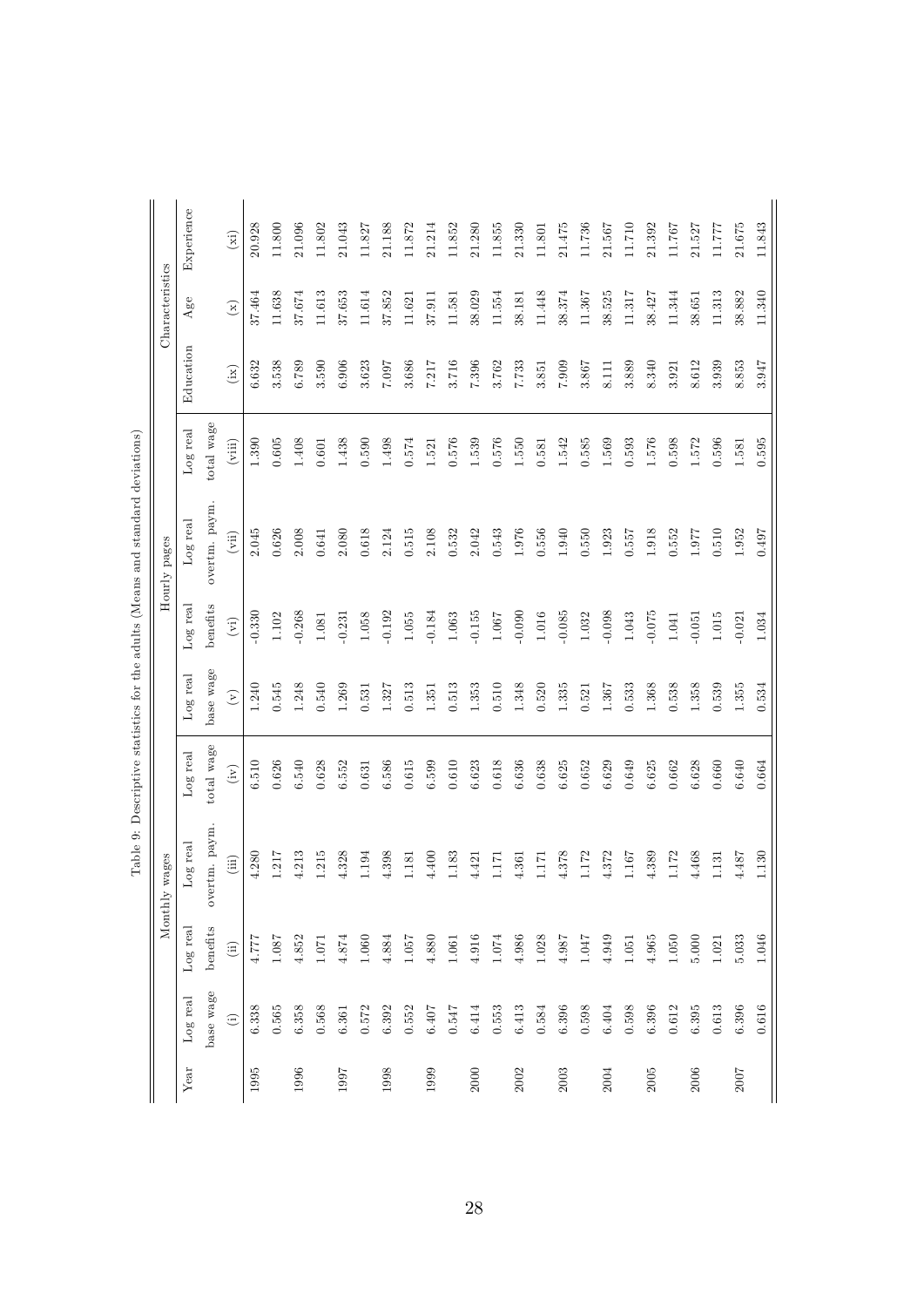|      |          |           | Adults   |           | Minors   |           |          |           |
|------|----------|-----------|----------|-----------|----------|-----------|----------|-----------|
|      | Males    |           | Females  |           | Males    |           | Females  |           |
|      | Overtime | Benefit   | Overtime | Benefit   | Overtime | Benefit   | Overtime | Benefit   |
|      | workers  | receivers | workers  | receivers | workers  | receivers | workers  | receivers |
|      | (i)      | (ii)      | (iii)    | (iv)      | (v)      | (vi)      | (vii)    | (viii)    |
| 1995 | 0.210    | 0.581     | 0.151    | 0.537     | 0.058    | 0.496     | 0.096    | 0.612     |
| 1996 | 0.214    | 0.592     | 0.154    | 0.543     | 0.069    | 0.489     | 0.114    | 0.562     |
| 1997 | 0.211    | 0.617     | 0.156    | 0.576     | 0.075    | 0.573     | 0.100    | 0.675     |
| 1998 | 0.216    | 0.630     | 0.160    | 0.588     | 0.077    | 0.590     | 0.107    | 0.674     |
| 1999 | 0.212    | 0.631     | 0.163    | 0.590     | 0.085    | 0.602     | 0.100    | 0.651     |
| 2000 | 0.207    | 0.657     | 0.165    | 0.632     | 0.087    | 0.627     | 0.121    | 0.654     |
| 2002 | 0.199    | 0.675     | 0.163    | 0.657     | 0.096    | 0.666     | 0.133    | 0.664     |
| 2003 | 0.198    | 0.690     | 0.167    | 0.671     | 0.089    | 0.682     | 0.120    | 0.702     |
| 2004 | 0.200    | 0.699     | 0.168    | 0.679     | 0.095    | 0.695     | 0.118    | 0.710     |
| 2005 | 0.196    | 0.700     | 0.165    | 0.674     | 0.089    | 0.704     | 0.108    | 0.693     |
| 2006 | 0.192    | 0.707     | 0.158    | 0.676     | 0.086    | 0.709     | 0.088    | 0.707     |
| 2007 | 0.181    | 0.713     | 0.147    | 0.688     | 0.066    | 0.727     | 0.066    | 0.706     |

Table 10: Shares of extra income receivers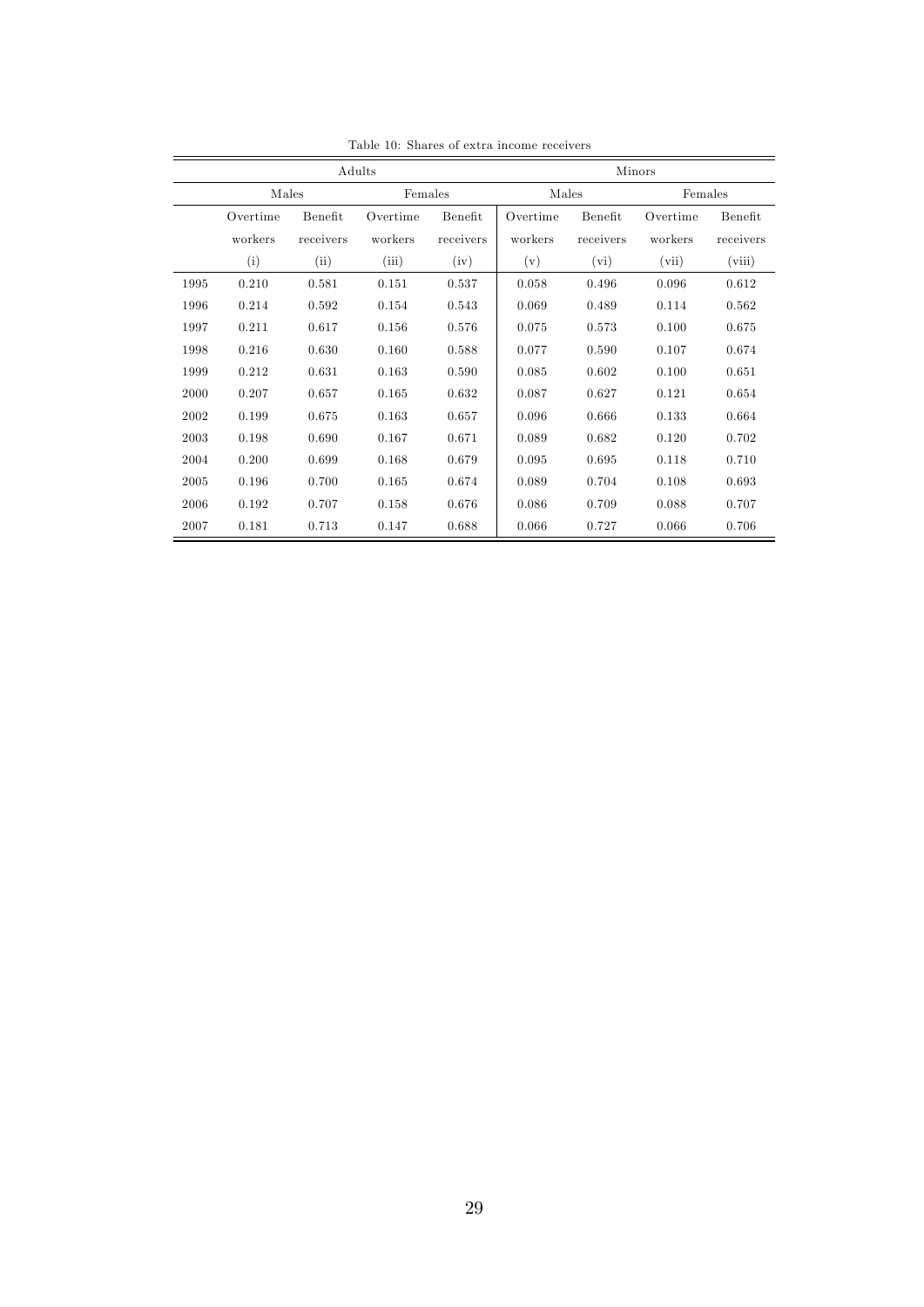|                             |               |                |             | Monthly wage                                                                                                       |                |                             |                              |            |              | Hourly wage  |                 |                       |
|-----------------------------|---------------|----------------|-------------|--------------------------------------------------------------------------------------------------------------------|----------------|-----------------------------|------------------------------|------------|--------------|--------------|-----------------|-----------------------|
|                             |               | Base wage      |             |                                                                                                                    | Total wage     |                             |                              | Base wage  |              |              | Total wage      |                       |
|                             | 1997-1998     | 1997-1999      | 1997-2000   | 997-1998                                                                                                           | 1997-1999      | 1997-2000                   | 1997-1998                    | 1997-1999  | 1997-2000    | 1997-1998    | 1997-1999       | 1997-2000             |
|                             | $\widehat{E}$ | $\overline{a}$ | (iii)       | $\binom{r}{r}$                                                                                                     | $\mathfrak{S}$ | $\left(\overline{v}\right)$ | $\left( \mathrm{vii}\right)$ | (viii)     | $\left($ ix) | $\mathbf{r}$ | $\binom{xi}{i}$ | (iii)                 |
| minor                       | $-0.095***$   | $-.1201***$    | $-.0995***$ | $1193***$                                                                                                          | $0.0989***$    | $-1134***$                  | $0.015***$                   | $0895***$  | $0.899***$   | $-1067***$   | $-1044***$      | $***$<br>$+3.0994***$ |
|                             | (.0065)       | (.0072)        | (.0064)     | (.0071)                                                                                                            | (.0064)        | (.0071)                     | (.0055)                      | (0.0054)   | (.0054)      | (.0064)      | (.0063)         | (.0063)               |
| female                      | $-.2006***$   | $-.2452***$    | $-.1990***$ | $2438***$                                                                                                          | $-1983***$     | $.2428***$                  | $-1501***$                   | $.1492***$ | $.1487***$   | $-1898***$   | $-1892***$      | $1885***$             |
|                             | (7000.)       | (7000.)        | (.0006)     | (7000.)                                                                                                            | (.0006)        | (7000.)                     | (.0006)                      | (.0005)    | (.0005)      | (7000.)      | (.0006)         | (.0006)               |
| $aft98$                     | $.0189***$    | $.0224***$     | $0230***$   | $0265***$                                                                                                          | $0258***$      | $0360***$                   | $0482***$                    | $0583***$  | $.0602***$   | $0498***$    | $0596***$       | $0678***$             |
|                             | (.0006)       | (.0006)        | (.0005)     | (.0005)                                                                                                            | (.0005)        | (.0005)                     | (.0005)                      | (6000.)    | (0.0004)     | (.0006)      | (.0005)         | (.0004)               |
| $min*fem$                   | 1408***       | $1911***$      | $.1416***$  | $1920***$                                                                                                          | $.1419***$     | 1915***                     | $1237***$                    | $1222***$  | $1221***$    | 1668***      | 1655***         | 1645****              |
|                             | (7600.)       | (.0108)        | (.0096)     | (.0107)                                                                                                            | (.0096)        | (.0107)                     | (.0083)                      | (.0081)    | (.0081)      | (.0096)      | (.0095)         | (.0095)               |
| min*aft98                   | $.0451***$    | $.0422***$     | $***0100$ . | 0434***                                                                                                            | $0491***$      | 0411***                     | $0658***$                    | $0.644***$ | $0721***$    | $0639***$    | $0621***$       | $0654***$             |
|                             | (7600.)       | (.0108)        | (.080)      | (.0090)                                                                                                            | (.0075)        | (.0083)                     | (.0082)                      | (.0068)    | (.0063)      | (.0096)      | (.0080)         | (.0074)               |
| fem*aft98                   | $-0044***$    | $-.0037***$    | $-.0027***$ | $-.0014*$                                                                                                          | $-0.035***$    | $0.034***$                  | $-.0106***$                  | $.0122***$ | $.0128***$   | $-.0085***$  | $-0095***$      | $-.0113***$           |
|                             | (0000)        | (.0010)        | (2000)      | (.0008)                                                                                                            | (7000.)        | (.0008)                     | (7000.)                      | (.0006)    | (.0006)      | (.0009)      | (.0007)         | (7000.)               |
| min*fem*aft98               | (.0145)       | $-.0305*$      | $-.0319***$ | $.0482***$                                                                                                         | $-.0421***$    | $-0597***$                  | (.0124)                      | (.0103)    | $-.0206**$   | $-0327**$    | $-0.316***$     | $-0307***$            |
|                             | $-.0125$      | (.0161)        | (.0121)     | (.0135)                                                                                                            | (.0113)        | (.0126)                     | $-0136$                      | $-.0136$   | (.0095)      | (.0144)      | (.0120)         | (.0111)               |
| Obs.                        | 3282936       | 3282944        | 5043744     | 5043752                                                                                                            | 6871901        | 6871911                     | 3282921                      | 5043681    | 6871791      | 3282929      | 5043689         | 6871801               |
| $\ensuremath{R^2}$          | 5168          | 516            | 524         | .5213                                                                                                              | .5233          | .5212                       | .6008                        | .6102      | .6133        | 7999         | 5734            | 5769                  |
| LogLikelihood               | $-1548502$    | $-1896313$     | $-2303660$  | -2857496                                                                                                           | 3142527        | -3903642                    | $-1019354$                   | $-1484526$ | -1969797     | 1511684      | 2272242         | 3061653               |
| <b>RMSE</b>                 | 3878          | .4311          | 3821        | .4264                                                                                                              | 3823           | .427                        | .3301                        | 3248       | 3223         | 3835         | 2628            | 3778                  |
| Notes: Significance levels: |               | $*$ : 10%      | $***:5%$    | ***: 1%. RMSE is noot mean squared error. All regressions include education, experience and its square, firm size, |                |                             |                              |            |              |              |                 |                       |

| j<br>$\frac{1}{2}$<br>ť      |
|------------------------------|
| l                            |
| i<br>Ì<br>$\frac{1}{2}$<br>į |
| -<br>-<br>-<br>í<br>í        |
| ĺ<br>$+ 100 - 100$           |
| 医骨膜炎 医骨膜炎<br>J<br>∃<br>i     |
| į<br>ì                       |
| ţ                            |

occupation dummies, industry dummies and Örm location dummies.

occupation dummies, industry dummies and firm location dummies.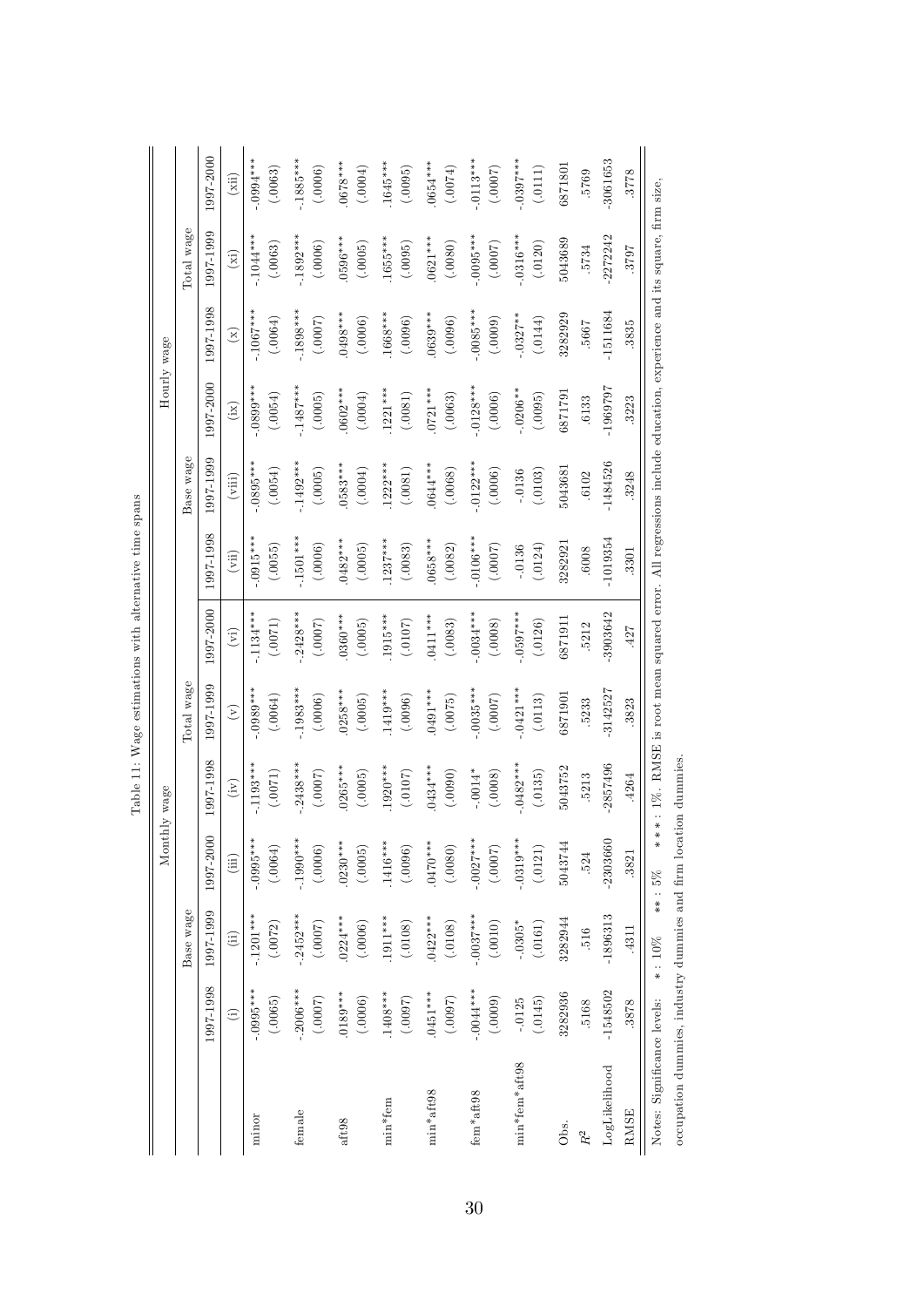### References

- ALBRECHT, J., A. BJÖRKLUND, AND S. VROMAN (2003): "Is There a Glass Ceiling in Sweden?," Journal of Labor Economics,  $21(1)$ ,  $145-177$ .
- ALMEIDA, M. D. A. (2008): Salário Mínimo: De 1974 aos dias de hoje. Observatório do Emprego e Formação Profissional; Lisbon.
- ALPERT, W. T. (1983): The Minimum Wage in the Restaurant Industry. Praeger Publishers, New York.
- ARULAMPALAM, W., A. L. BOOTH, AND M. L. BRYAN (2007): "Is There a Glass Ceiling over Europe? Exploring the Gender Pay Gap across the Wage Distribution," Industrial and Labor Relations Review,  $60(2)$ , 163–186.
- CARD, D. E., AND A. B. KRUEGER (1995): Myth and Measurement: The New Economics of the Minimum Wage. Princeton University Press, Princeton ; Chichester.
- DE LA RICA, S., J. J. DOLADO, AND V. LLORENS (2005): "Ceiling and Floors: Gender Wage Gaps by Education in Spain," IZA Discussion Papers 1483, Institute for the Study of Labor  $(IZA).$
- Eurofound (2007): Minimum wages in Europe: Background paper. Lisbon.
- GROSSBERG, A. J., AND P. SICILIAN (2004): "Legal Minimum Wages and Employment Duration," Southern Economic Journal, 70(3), 631-645.
- HOLZER, H. J., L. F. KATZ, AND A. B. KRUEGER  $(1991)$ : "Job Queues and Wages," The Quarterly Journal of Economics,  $106(3)$ , 739–768.
- LOWEN, A., AND P. SICILIAN (2009): "Family-Friendly Fringe Benefits and the Gender Wage Gap," Journal of Labor Research,  $30(2)$ ,  $101-119$ .
- MEYER, R. H., AND D. A. WISE (1983): "Discontinuous Distributions and Missing Persons: The Minimum Wage and Unemployed Youth,"  $Econometrica$ , 51(6), 1677-98.
- NEUMARK, D., AND W. WASCHER (2006): "Minimum Wages and Employment: A Review of Evidence from the New Minimum Wage Research," Working Paper 12663, National Bureau of Economic Research.